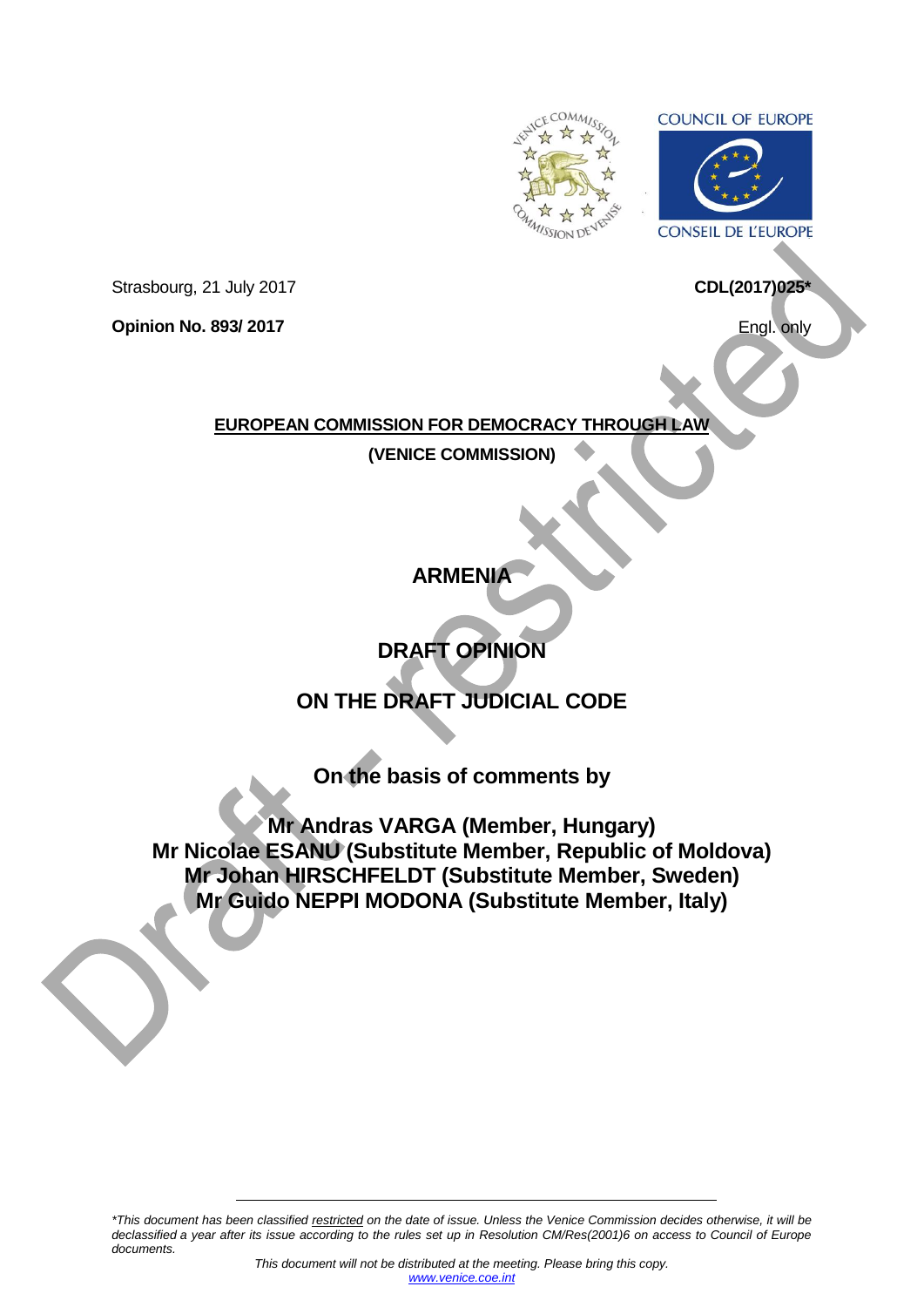## **Contents**

| I.              |                                                                                              | 3                                                                                                                                                                                                                                                                                                                      |  |
|-----------------|----------------------------------------------------------------------------------------------|------------------------------------------------------------------------------------------------------------------------------------------------------------------------------------------------------------------------------------------------------------------------------------------------------------------------|--|
| II.             |                                                                                              | Constitutional framework of the Draft Judicial Code; scope of the present opinion  3                                                                                                                                                                                                                                   |  |
| III.            |                                                                                              |                                                                                                                                                                                                                                                                                                                        |  |
| Α.<br><b>B.</b> | 1.<br>2.<br>3.<br>4.<br>5.<br>6.<br>7.<br>8.<br>9.<br>10.<br>11.<br>12.<br>13.<br>14.<br>15. | Chapter 3, 4, 5 and 6 (organisation of the courts' system; specialised courts) 9<br>Chapter 10 (status of judges, immunities, salaries and incompatibilities) 12<br>Chapter 13 (the General Assembly of judges and its commissions) 17<br>Chapters 14 and 15 (the Supreme Judicial Council: composition and powers) 18 |  |
| IV.             |                                                                                              |                                                                                                                                                                                                                                                                                                                        |  |
| V.              |                                                                                              |                                                                                                                                                                                                                                                                                                                        |  |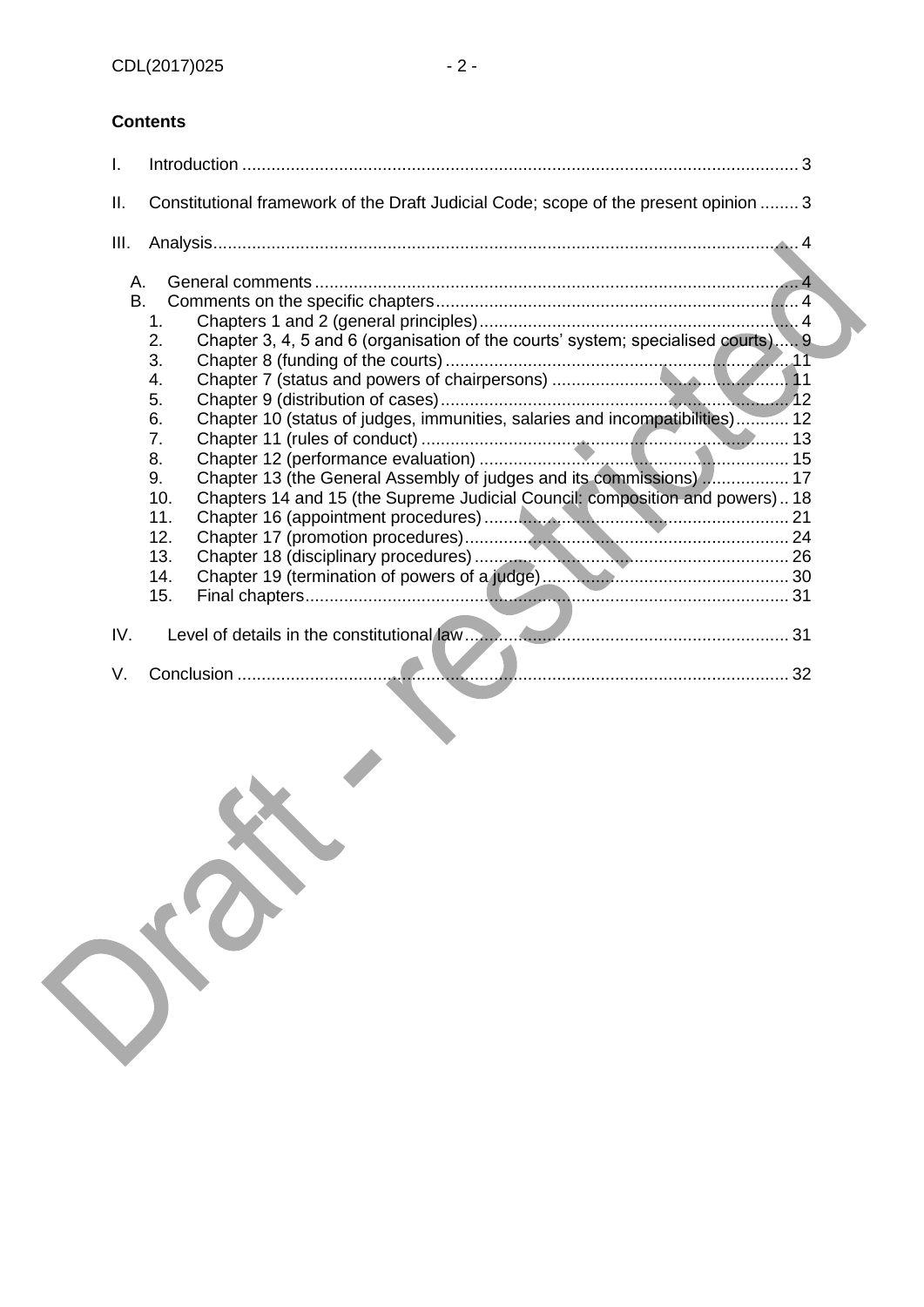#### <span id="page-2-0"></span>**I. Introduction**

1. By letter of 3 May 2017, the then Minister of Justice of Armenia, Ms Arpine Hovhannisyan, requested the Venice Commission to prepare an opinion on the Draft Judicial Code (CDL-REF(2017)030), to be submitted to Parliament for consideration in September 2017. In addition, a list of five more general questions, related to the future design of the judiciary, was communicated to the Venice Commission (CDL-REF(2017)033), and discussed by the rapporteurs with the representatives of the authorities in Venice on 15 June 2017.

2. Mr Esanu, Mr Hirschfeldt, Mr Neppi Modona, and Mr Varga acted as rapporteurs for this opinion.

3. On 10 – 11 July 2017, a delegation of the Commission, composed of Mr Esanu, Mr Hirschfeldt, Mr Neppi Modona, accompanied by Mr Dikov from the Secretariat, visited Yerevan and met with parliamentarians, executive authorities, judges and other local stakeholders, as well as representatives of the civil society.

4. The present opinion was prepared on the basis of contributions by the rapporteurs and on the basis of a translation of the Draft Judicial Code provided by the authorities. Inaccuracies may occur in this opinion as a result of incorrect translations.

[5. This opinion was adopted by the Venice Commission at its … Plenary Session (Venice, … 2017).]

#### <span id="page-2-1"></span>**II. Constitutional framework of the Draft Judicial Code; scope of the present opinion**

6. The need to develop a new Judicial Code was dictated by the adoption of the amendments to the Constitution of Armenia, approved at a referendum on 6 December 2015. Those amendments *inter alia* affected the organisation of the judiciary and the status of judges. It is planned to adopt the new Judicial Code by the end of 2017, in order to bring the legislation in line with the Constitution (see Articles 210 et seq. of the Constitution).

7. The 2016 constitutional reform was assessed by the Venice Commission in the First Opinion on the Draft Amendments to the Constitution (Chapters 1 to 7 and 10)<sup>1</sup> and in the Second Opinion on the Draft Amendments to the Constitution (in particular to Chapters 8, 9, 11 to 16).<sup>2</sup> The final constitutional arrangements regarding the status of judges, the manner of their election and dismissal and the composition and powers of the Supreme Judicial Council received a generally positive assessment of the Venice Commission.<sup>3</sup> Thus, the current Constitution provides a solid legal basis for a well-functioning and independent judicial system.

8. In the centre of the new system is the Supreme Judicial Council (the SJC) composed of ten members: five are judges elected by their peers; five are elected by Parliament from amongst "prominent lawyers", by a qualified majority of votes (Article 174 §§ 1-3). Article 174 also mentions the General Assembly of Judges (the GA), which is an assembly of all Armenian judges. The SJC is responsible for nominating candidates for judicial appointments and promotions (§ 1, pp. 1-4 of Article 175). The SJC also gives consent to the criminal prosecution of a judge (p. 6) and may impose disciplinary liability on judges and terminate their powers (pp. 7-8). Paragraph 2 stipulates that when sitting as a disciplinary body the SJC "shall act as a

 $1$  CDL-AD(2015)037

 $\frac{2}{3}$  CDL-AD(2015)038

See, in particular §§ 43-47 of CDL-AD(2015)038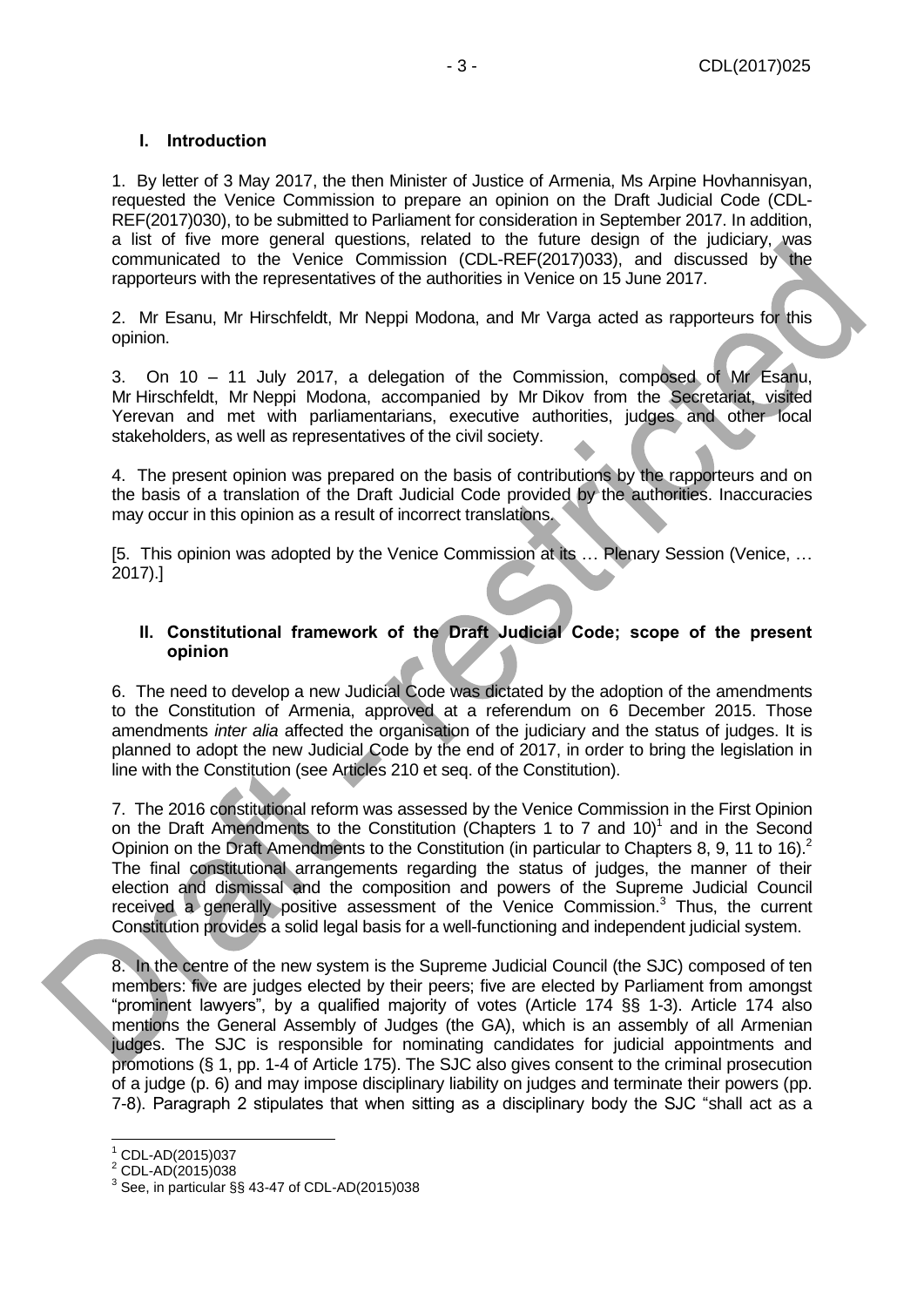court." The SJC may adopt "regulatory legal acts" and may have "other powers […] prescribed by the Judicial Code."

9. The judicial system consists of "the Constitutional Court, the Court of Cassation, courts of appeal, courts of first instance of general jurisdiction, as well as the Administrative Court" (Article 163). The Constitutional Court stands apart in this system: its composition, procedures and powers are regulated by a separate constitutional law and are not analysed in the present opinion, unless they relate to the operation of ordinary courts.

10. Under Article 171 the Court of Cassation is defined as a "supreme court instance", except in the field of constitutional iustice where the Constitutional Court is a supreme body  $(\S 1)$ . The tasks of the Court of Cassation are to "ensure uniform interpretation of laws and other regulatory legal acts" and to "eliminate the fundamental violations of human rights and freedoms". The Constitution does not describe the relation between the Administrative Court and the courts of appeal and the Court of Cassation.

11. The status of the judges, the eligibility criteria, the incompatibilities and the procedure for appointment are described in Articles 164-165 of the Constitution. The judges are appointed the National Assembly and/or the President, depending on the level of the judge; however, the SJC is responsible for selecting and proposing all candidates for the judicial appointments. Insofar as the judges of the Court of Cassation are concerned, the SJC proposes to the National Assembly a list of three candidates from which the National Assembly has to elect one, by a  $3/5<sup>th</sup>$  majority (Article 166 § 3), and submit this candidate to the President for appointment.

12. Due to the time-constraints, this opinion covers only a number of selected topics that are of paramount importance for the future design of the Armenian judiciary; it does not represent, therefore, a comprehensive analysis of all provisions of the Draft Code.

## <span id="page-3-0"></span>**III. Analysis**

#### <span id="page-3-1"></span>**A. General comments**

13. The Draft Code implements positive changes brought by the constitutional reform. Legal mechanisms proposed by the Draft Code are, in general, compatible with the European standards and best practices, they enhance the independence of judges and potentially may strengthen the public trust in the judiciary. However, the Draft Code contains several important gaps; many provisions of the Draft Code have to be clarified or harmonised with other provisions.

14. At the meetings in Yerevan the rapporteurs were told that new procedural codes are being developed in parallel with the Draft Judicial Code. Some of the principles set in the Draft Code (for example, regarding the role of the Court of Cassation in ensuring the uniform interpretation of the law, setting out a procedure of selection of cases for examination by the Court of Cassation, setting the rules regarding reopening of cases of resolving jurisdictional disputes, etc.) may be regulated in those other codes.

## <span id="page-3-3"></span><span id="page-3-2"></span>**B. Comments on the specific chapters**

## **1. Chapters 1 and 2 (general principles)**

a. Articles 1 to 13

15. The first articles of the Draft Code set general principles governing the judiciary (judicial independence, tasks of the courts, lawful exercise of judicial powers, etc.).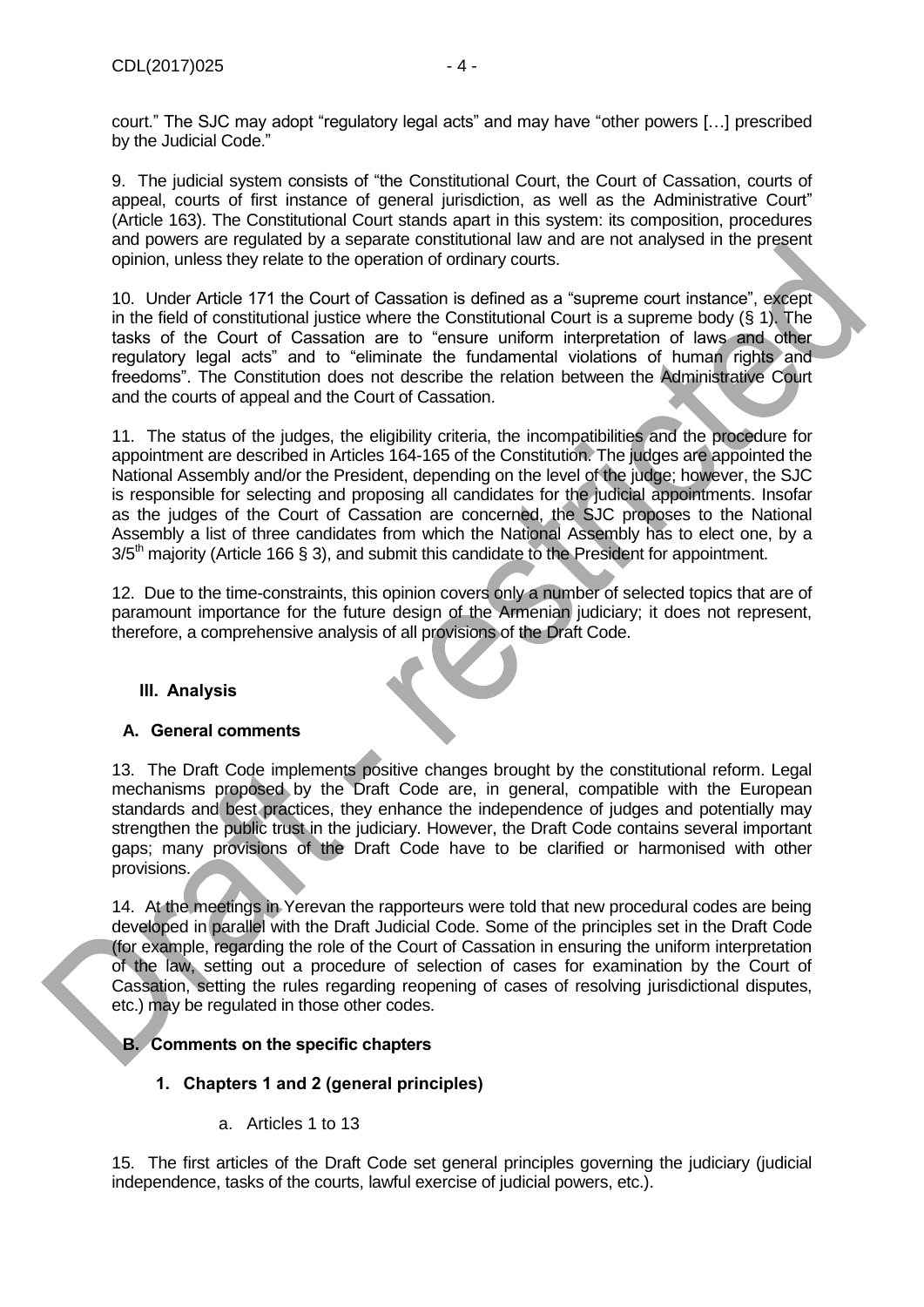16. Article 4 contains a closed list of types of courts and, in § 5, proclaims that the "establishment of extraordinary courts shall be prohibited". It is understood that no court that is not explicitly mentioned in Article 4 may be established – this is in line with international standards.<sup>4</sup>

17. Article 9 §§ 1 and 2 provides that the judge should decide cases in accordance with the Constitution, the international treaties, and the law. It does not mention, as a source of law, the interpretations of statutes given by the Court of Cassation. The binding status of the case-law of the Court of Cassation is discussed below, in relation to Article 14 of the Draft Code (see paragrap[h 21](#page-4-0) below).

18. Article 9 § 2 stipulates that the judge, in deciding a case, should "take account of the practice of bodies operating on the basis of international human rights treaties". Thus, § 2 implicitly refers to the case law of the European Court of Human Rights (the ECtHR). The Draft Code in this part reproduces the wording of Article 81 § 1 of the Constitution, which requires "taking into account" of the practice of those bodies. This formula is acceptable; however, in the opinion of the Venice Commission, the Constitution does not prevent the legislator from developing this principle further, in a direction of giving the ECtHR case law more weight in the domestic legal order and requiring the courts to *follow* the ECtHR case law.<sup>5</sup>

19. Articles 10 to 13 contain certain procedural rules (fair trial, publicity, language of court proceedings, prohibition of discrimination, etc.) that are more appropriate in a procedural code.<sup>6</sup> In any event, Article 12 § 5 should make it clear that a decision of the judge to conduct proceedings behind closed doors does not prevent the parties to the proceedings (as opposed to the general public) to have access to the information and materials examined at the trial.

20. In general, the above provisions are in line with the European standards as expressed in the opinions and reports of the Venice Commission.

> b. Article 14 § 4 (possibility for a lower court to derogate from the case law of the Court of Cassation) and Articles 30-32 (the role of the Court of Cassation)

<span id="page-4-0"></span>21. Article 14 § 4 and Articles 30-32 deal with the role of the Court of Cassation. These provisions develop Article 171 § 2 (1) of the Constitution, which provides that this court "shall ensure the consistent application of laws and other normative legal acts".

22. Article 30 § 1 defines the scope of review exercised by the Court of Cassation: ensuring the uniform interpretation of the law and eliminating fundamental human rights violations. Both functions (ensuring the "uniformity of interpretations" and protecting human rights and freedoms) will be performed by the Court of Cassation "by way of revision of judicial acts", i.e. within the examination of individual cases. Ensuring the "uniformity of interpretations" should indeed not take other forms, such as issuing abstract guidelines to the lower courts.<sup>7</sup>

**ACCOLOGITM**<br>A See, for example, Basic Principles on the Independence of the Judiciary, General Assembly resolutions 40/32 of 29 November 1985 and 40/146 of 13 December 1985; see also CDL-AD(2015)037, § 150.

<sup>&</sup>lt;sup>5</sup> More on the effect of the judgments of the ECtHR in the domestic legal order see in CDL-AD(2014)036, Report on the implementation of international human rights treaties in domestic law and the role of courts, §§ 101 et seq., and, in particular, see about the German approach to this issue which requires the domestic courts to "strive to integrate the ECtHR judgments into the German legal system" to the extent that these judgements are not

incompatible with the German constitution.<br><sup>6</sup> This remark is also applicable to some other Articles of the Draft Code, for example, Article 15 § 3 that speaks of the right of appeal of persons who were not parties to the proceedings before the first instance court.<br><sup>7</sup> See CDL AD(2014)020, leint Oninian of the Vanice Commission and the Directorate of Human Dights

See CDL-AD(2014)030, Joint Opinion of the Venice Commission and the Directorate of Human Rights (DHR) of the Directorate of Human Rights and Rule of Law (DGI) of the Council of Europe, on the draft Laws amending the Administrative, Civil and Criminal Codes of Georgia, §§ 33, 34; see also CDL-AD(2014)038, Opinion on the draft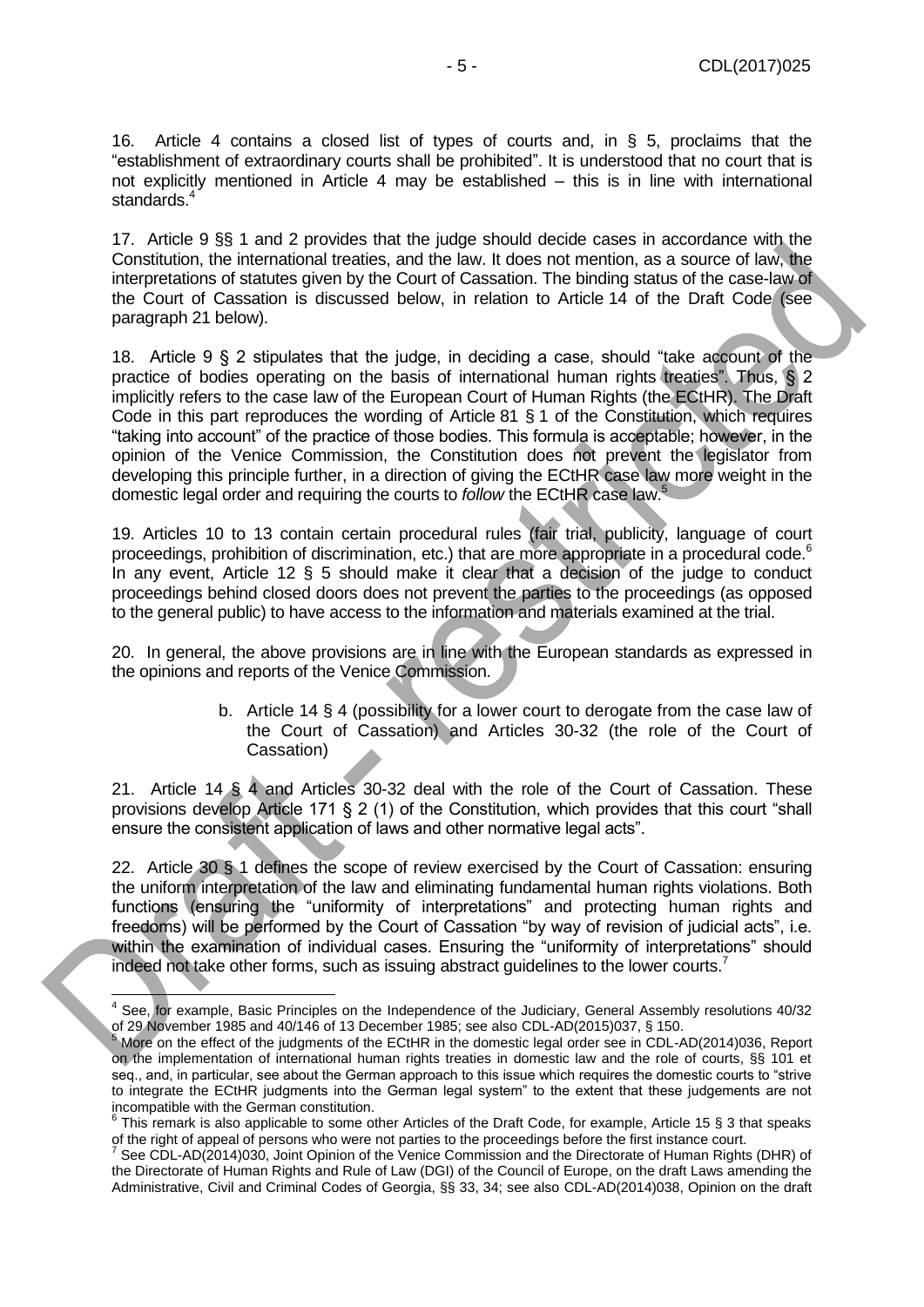23. The second paragraph of Article 30 stipulates that the Court of Cassation may engage in "interpreting […] another judicial act […] with regard to which there is an issue of law development". The meaning of this phrase is not entirely clear. While the Court of Cassation may, through interpretation, "develop" the law, it should not be involved in the lawmaking (i.e. develop new rules which are contrary to the plain language of the law). That being said, the boundary between the interpretative function of the Court of Cassation and the lawmaking is somewhat blurred, especially where the contested norm is arguably unconstitutional.

24. Article 30 § 2 explains that in order to protect fundamental rights and freedoms the Court of Cassation shall review the judicial acts issued by the lower court "in violation of the right to fair trial or in such violations of substantive or procedural law undermining the basic human rights enshrined in the Constitution and international treaties […], which have affected the outcome of the case." This provision may be construed as inviting the Court of Cassation to give direct effect to the Constitution and to the international human rights treaties and refuse to apply a law that it deems contrary to the Constitution and/or to the international law. The Venice Commission reiterates that in the Armenian legal order there is a separate body specifically entitled to give direct effect to the Constitution, namely the Constitutional Court. The main role of the courts of general jurisdiction is to apply general laws and interpret them in conformity with the Constitution, the European Convention on Human Rights (ECHR) and other internal human rights standards. If a "constitutionally compatible" interpretation of the law is impossible, the Court of Cassation (or a lower court) should use the mechanism provided by Article 169 § 4 and refer the question to the Constitutional Court. A clarification in the Draft Judicial Code in this direction would be useful.

25. Draft Article 14 of the Code ("Binding nature of judicial acts") provides that the lower courts may derogate from legal positions expressed by the Court of Cassation in its case law, but in this case they are obliged to give "strong arguments" justifying such departure.<sup>8</sup> This raises the question of the limits to the function of the Court of Cassation to maintain the consistency of the legal order.

26. Contrary to the current Code (Article 15),  $9$  draft Article 14 does not explicitly stipulate that the legal positions of the Court of Cassation are "binding". However, in essence, the new provision is not so different from the existing one: a judgment of the Court of Cassation may have effect as "case law" and lower courts should follow an interpretation given by the Court of Cassation in a particular case. The binding nature of the Court of Cassation interpretations may be deduced *a contrario*, as the new rule establishes an exception from the formal binding rule, which makes sense only if the binding rule exits. Moreover, the judgments of the Court of

laws on courts and on rights and duties of judges and on the Judicial Council of Montenegro, § 22; CDL-INF(2000)005, Opinion on the draft law of Ukraine on the judicial system, p. 4. And, by no means, the judges of the Court of Cassation should not give informal instructions disseminated from the top to the bottom of the judiciary: with the regard to the Armenian judiciary, the Venice Commission previously noted that it "heard persistent reports of improper and extraordinary interference by judges of higher-level courts with those of lowerlevel ones. Notably, that lower-level court judges often seek instructions from higher-level court judges – in particular those of the Court of Cassation. Should these allegations be true, then a firm position must be taken in Armenia to ensure that the independence of the judiciary includes the independence from interference by other judges" (CDL-AD(2014)007, Joint Opinion of the Venice Commission and the Directorate of Human Rights (DHR) of the Directorate General of Human Rights and Rule of Law (DGI) of the Council of Europe on the Draft Law amending and supplementing the judicial code (evaluation system for judges) of Armenia, § 13).

<sup>8</sup> It reads as follow: "Where a court derogates from the justifications of a judicial act of the Court of Cassation (including the interpretations of a normative legal act) while examining and deciding on a case, it shall justify its position indicating strong arguments."

According to § 4 of Article 15 of the Judicial Code currently in force, "the reasoning (including legal interpretations) laid down in a judicial act of the Court of Cassation or the European Court of Human Rights in a case with certain factual circumstances shall be binding for a court when the latter examines a case with similar factual circumstances, except when the court substantiates, putting forth weighty arguments, that it is not applicable to the factual circumstances at hand."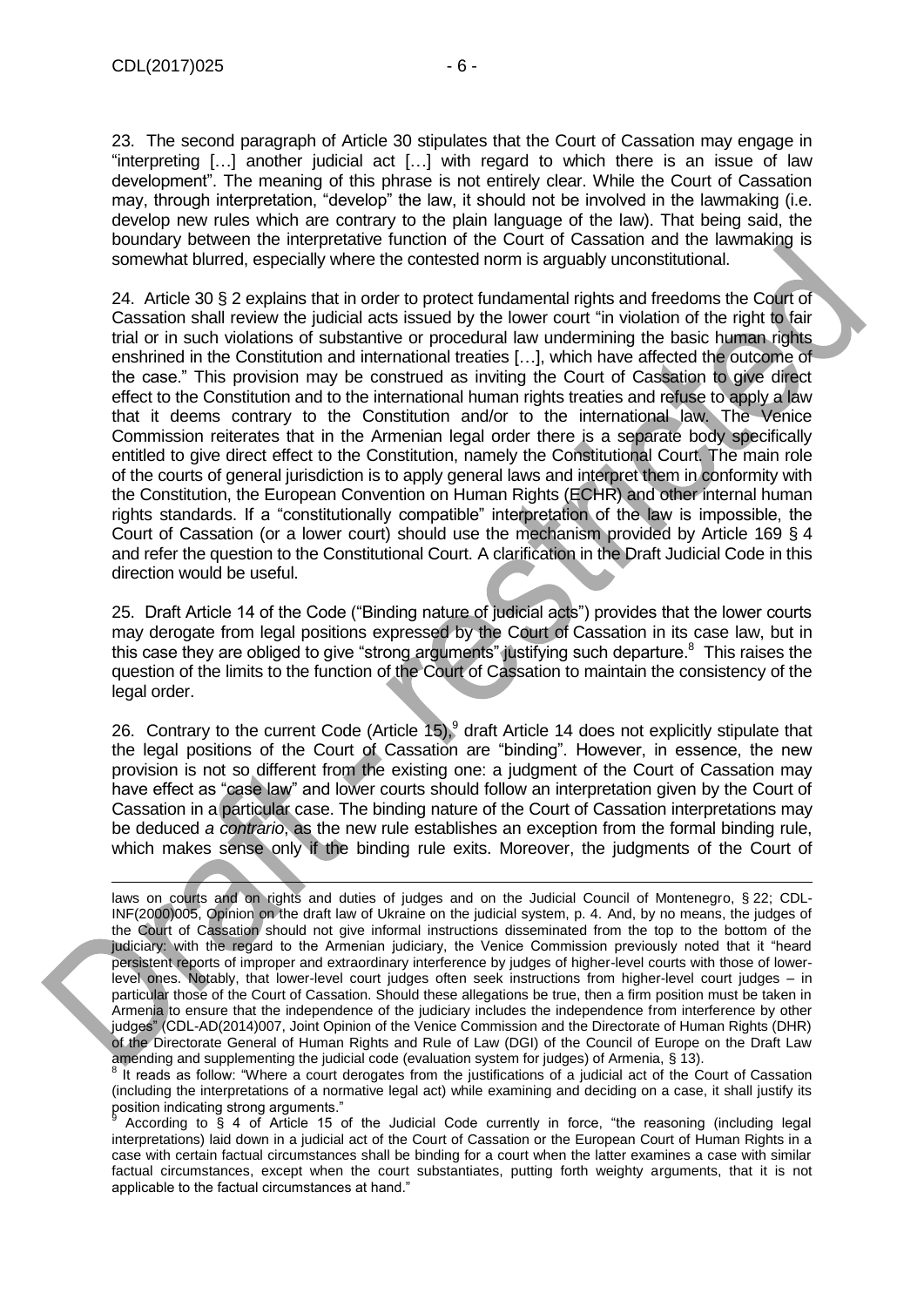Cassation will have binding effect *de facto*, simply because the lower courts would not want to see their decisions overturned.

27. The proposed Article 14 § 4 thus *implies* the binding effect of the case law of the Court of Cassation, without stating it openly. The Court of Cassation will have the last word and thus remain the guardian of the uniformity and ensure, as required by the Constitution, the coherence of the legal order of the Republic of Armenia (see Article 171 § 2 (1) of the Constitution). The new provision, however, puts accents differently: instead of stressing the mandatory character of legal positions of the Court of Cassation, it emphasises the power of the court, when indispensable, to develop the case law.

28. An important clarification is needed. Current Article 15 gives the lower courts the right to depart from the case law of the Court of Cassation where the lower court may "substantiate, [by] putting forth weighty arguments, that [the case-law of the Court of Cassation] is not applicable to the factual circumstances at hand". In essence, current Article 15 only speaks about the need to *distinguish factual circumstances* of new cases from the previous cases, and adapt the interpretation accordingly. Strictly speaking, if the relevant facts of the new case are dissimilar from those of the previously decided one, this old case cannot serve as a precedent.

29. New Article 14 describes another situation, namely a clear and net *departure* from the previous case law of the Court of Cassation, which is justified not by differences in factual circumstances, but by other "strong arguments". With this important restriction it recognises, therefore, the possibility of evolutive interpretation of the law, initiated at the bottom-level of the judicial system.<sup>10</sup> Arguably, the Court of Cassation will also have the power to overturn its own precedents (although this is not stated openly).

30. The Armenian legislator has to find a proper balance between two equiponderant principles. On the one hand the "binding rule" (proclaiming the binding nature of the case law of the Court of Cassation) ensures legal certainty (which is one of the pillars of the rule of law),<sup>11</sup> the predictability and uniformity of judicial decisions, and the principle of equality before the law, guaranteed by Article 28 of the Constitution.<sup>12</sup> On the other hand, too rigid an application of the "binding rule" can undermine the independence of the judges, guaranteed by Article 63 § 1 and Article 164 § 1 of the Constitution, in particular the internal independence of lower courts' judges towards justices sitting on the Court of Cassation.<sup>13</sup>

31. In sum, the new provision leaves the door open for incremental development of the case law at the initiative of the lower courts, under control of the Court of Cassation. The proposed formulation of draft Article 14 is therefore acceptable.<sup>14</sup>

<sup>-</sup> $10$  As the Venice Commission held in CDL-AD(2014)006, "a judge may not be limited to applying the existing case-law. […] While judges of lower courts should generally follow established case-law, they should not be barred from challenging it, if in their judgment they consider right to do so." (Joint Opinion on the draft Law on disciplinary liability of Judges of the Republic of Moldova, §§ 21 and 22).

See CDL-AD(2016)007, Rule of Law Checklist, Chapter B (p. 15 et seq.).

<sup>&</sup>lt;sup>12</sup> Ibid., Chapter E (p. 20 et seq.).

<sup>&</sup>lt;sup>13</sup> The Venice Commission has repeatedly stated that independence of the judiciary depends not only on its relations with other State authorities (external institutional independence), but also on the relations within the judicial system, between different levels of jurisdiction (see CDL-AD(2012)014 § 78-79, CDL-AD(2010)004, § 73). The Committee of Ministers expressed itself in similar terms: "Hierarchical judicial organisation should not undermine individual independence" (CM/Rec(2010)12, § 22).

<sup>14</sup> The word "incremental" is particularly important here; the Venice Commission recalls its earlier position that the overarching principle of legal certainty requires that "legal instruments must not change so often as to make the principle *ignorantia juris non excusat* impossible to be applied by an ordinary individual. Courts should not depart from a previously held interpretation of a legal instrument, unless they have a good reason to do so" (CDL-AD(2012)014, § 28). Whatever option is chosen, it is recommended to harmonise Article 9 and Article 14: if the legislator formulates the "binding rule" more clearly in Article 14, it should be repeated in Article 9.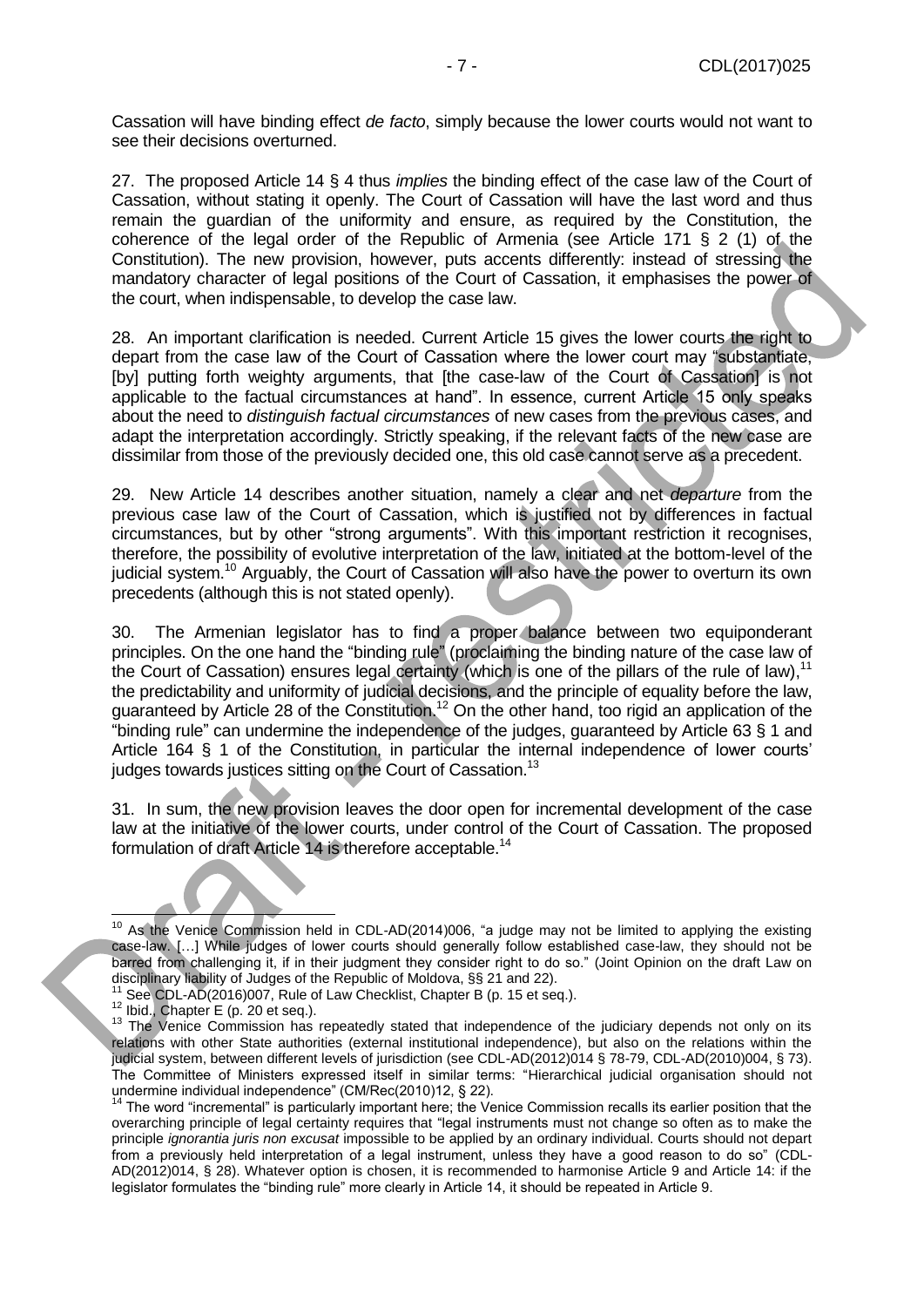$\overline{1}$ 

32. The Venice Commission regrets that Article 14 does not mention the binding effect of the case law of the Constitutional Court. Under Article 170 § 2 of the Constitution decisions of the Constitutional Court are final; however, it is necessary also to acknowledge the binding effect of the *case law* of the Constitutional Court – i.e. of those legal positions which transcend the circumstances of the specific case where they have been formulated and which should be applicable to other similar cases.<sup>15</sup>

> c. Articles 15 et seq. (ordinary cassational appeals and extraordinary remedies; *certiorari*).

33. Article 15 distinguishes between cassational appeals (§ 1) and appeals on the basis of "fundamental violations of substantive or procedural law" (§ 2). Article 15 § 2 thus appears to describe an *extraordinary* legal remedy, which is not a part of a *normal procedure* before the Court of Cassation, and which may be used *after* the judgment became final. At the same time, Article 30 does not make this distinction; under § 1 (2) the Court of Cassation should always "eliminate the fundamental violations of human rights and freedoms", whatever is the type of the appeal. This should be clarified. If Article 15 § 2 speaks of an extraordinary remedy, the Venice Commission recalls that the authorities must respect the principle of legal certainty and should not use this remedy (the reopening of a case with reference to "fundamental violations") as an appeal in disquise.<sup>16</sup>

34. Furthermore, § 2 of Article 15 mentions reopening of the case due to newly discovered circumstances. This is a remedy based on facts, whereas the review because of "fundamental violations of substantive or procedural law" is limited to the questions of law. Those two situations should be treated separately in the Draft Code.

35. Article 15 § 3 gives the right to appeal to persons who were not taking part in the proceedings "in the cases and under the procedure provided for by law". This generous *locus standi* rule should be carefully circumscribed in the relevant procedural codes and in the jurisprudence of Court of Cassation in order not to allow frivolous claims by persons who have only very tenuous connection to the subject-matter of the dispute.

36. As the rapporteurs were explained in Yerevan, Article 16 § 3 is designed to give to the Court of Cassation a *de facto certiorari* privilege, i.e. the power to select cases for examination by a panel of judges. This model would permit the Court of Cassation to select from its docket the most important cases, whereas a great majority of appeals will be dismissed by the panel in simplified proceedings, by a summary inadmissibility decision. Such model exists in certain countries; however, it will be necessary to describe, in the relevant procedural codes, the exact powers of the panel and the basic characteristics of the summary inadmissibility decisions it may take.

37. Appeals accepted for examination on the merits should be those that raise *serious* questions of interpretation of law. In particular, this may apply to situations where a lower court deviated from the case law of the Court of Cassation, in order to disapprove such deviation or confirm it. By doing so the Court of Cassation will ensure the uniform application of laws (which is one of its two main functions according to Article 30 § 1 (1) of the Draft Code).

<sup>&</sup>lt;sup>15</sup> See also CDL-AD(2017)011, Armenia – Opinion on the draft Constitutional Law on the Constitutional Court, §§ 89 et seq.

<sup>16</sup> See, in the Armenian context, the ECtHR judgment *Vardanyan and Nanushyan v. Armenia*, no. 8001/07, 27 October 2016, §§ 64 et seq., with further references to earlier judgments regarding Russia and Romania. In this case the ECtHR concluded that the Armenian courts had violated the principle of the finality of judgments, by allowing a claim by the Mayor of Erevan which in fact constituted an appeal in disguise against a final decision in the applicants' favour rendered by the Court of Cassation in 1997.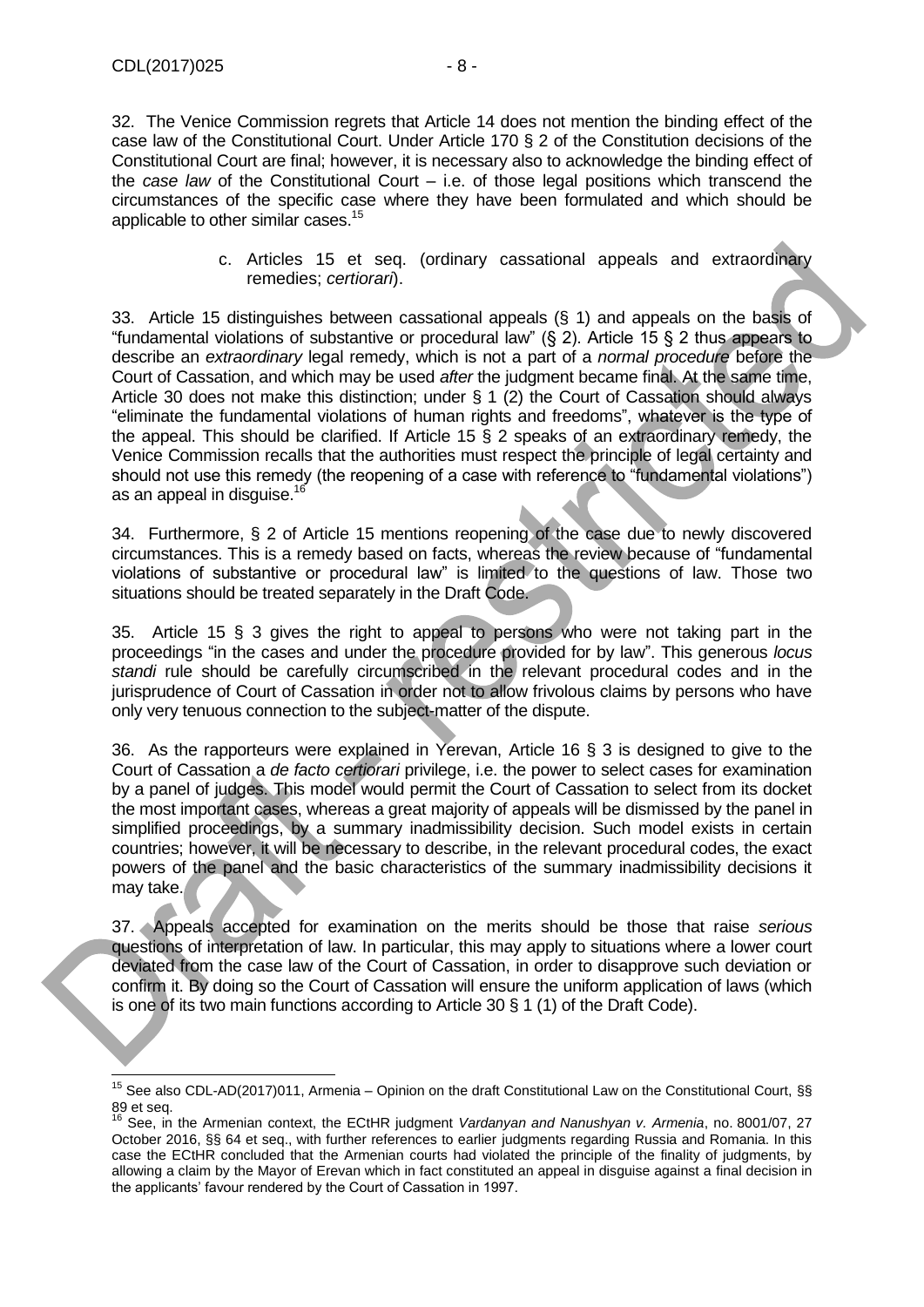## **2. Chapter 3, 4, 5 and 6 (organisation of the courts' system; specialised courts)**

<span id="page-8-0"></span>38. The Draft Code, following the Constitution, establishes a three-tier system of courts (firstinstance, appellate, Court of Cassation), separated into three different branches (civil, administrative and criminal). The three-tier system existed before the 2015 constitutional reform.<sup>17</sup> There is no international standard on the number of judicial instances;<sup>18</sup> the State is free to choose a model which best suits its needs and is compatible with the national legal traditions.

a. Article 21 (pre-trial judges)

39. Article 21 § 4 empowers the SJC to select judges performing judicial oversight over pre-trial criminal proceedings from amongst the judges of criminal specialisation for a term of one year, by the principle of rotation. This is an acceptable model.<sup>19</sup>

40. If the same judge decides on the pre-trial measures and then examines the case on the merits it is necessary to ensure that the judge's participation in the pre-trial proceedings does not affect his/her impartiality in the subsequent trial. That does not exclude that the judge, at the earlier stages of the proceedings, may assess the *prima facie* plausibility of the accusations, the need for certain investigative actions, and the security risks posed by the accused. The Venice Commission refers the Armenian authorities to the abundant case law of the ECtHR on this matter.<sup>20</sup>

#### b. Articles 22 and 23 (number of judges in each court)

41. As follows from Article 22, judicial territory of a first-instance court is normally linked to the territory of an administrative district.<sup>21</sup> This model is not unknown, but has disadvantages, one of which is the uneven repartition of workload. Furthermore, there remains a risk that local administrations may be tempted to exert undue influence on local courts located within their territory.<sup>22</sup> Some detachment of the judicial system from the territorial division of the country may be desirable.

42. Article 23 of the Draft Code contains a list of all courts in Armenia with the number of judges serving there. The Venice Commission had previously noted that it is not necessarily correct that the Constitution must define the individual elements of the court organisational structure.<sup>23</sup> To some extent this logic applies to a constitutional law: it may be necessary to fix there the number of judges of the Court of Cassation, to avoid "packing" this court by new judges.<sup>24</sup> By contrast, as to the lower courts, it would be better to provide in the Draft Code only

<sup>-</sup><sup>17</sup> CDL-AD(2014)007, Joint Opinion of the Venice Commission and the Directorate of Human Rights (DHR) of the Directorate General of Human Rights and Rule of Law (DGI) of the Council of Europe on the Draft Law amending and supplementing the judicial code (evaluation system for judges) of Armenia, § 20

 $18$  Except for the requirement to have an instance of appeal for criminal cases – see Article 2 of Protocol no. 7 to the ECHR.

<sup>19</sup> An alternative model – to establish a permanent corpus of specialised pre-trial judges clearly separated from trial judges (like *juge des libertés et de la detention* in France) is also possible; however, a lot depends on how the system of specialised judges is organised; see, in this respect, CDL-AD(2017)004, Turkey - Opinion on the duties, competences and functioning of the criminal peace judgeships.

<sup>20</sup> See *Hauschildt v. Denmark*, 24 May 1989, § 50, Series A no. 154, and *Perote Pellon v. Spain*, no. 45238/99, §  $\frac{51}{21}$ , 25 July 2002

Article 22 contains a repetition, which may be the problem of translation.

<sup>22</sup> CDL-INF(2000)005, Opinion on the draft law of Ukraine on the judicial system, p. 4

<sup>&</sup>lt;sup>23</sup> "[...] Only the general framework of the organisation of the court system deserves to be reflected in the Constitution itself"' – see CDL-INF(1996)002, Opinion on the regulatory concept of the Constitution of the Republic of Hungary, p. 32.

 $24$  Although this is not a strict requirement: "The Venice Commission [...] consider that the appropriate body to make the ultimate assessment on the number of Supreme Court judges and of the need for more judges is usually the legislator or the High Council of Justice, given that the choice depends, *inter alia*, on the available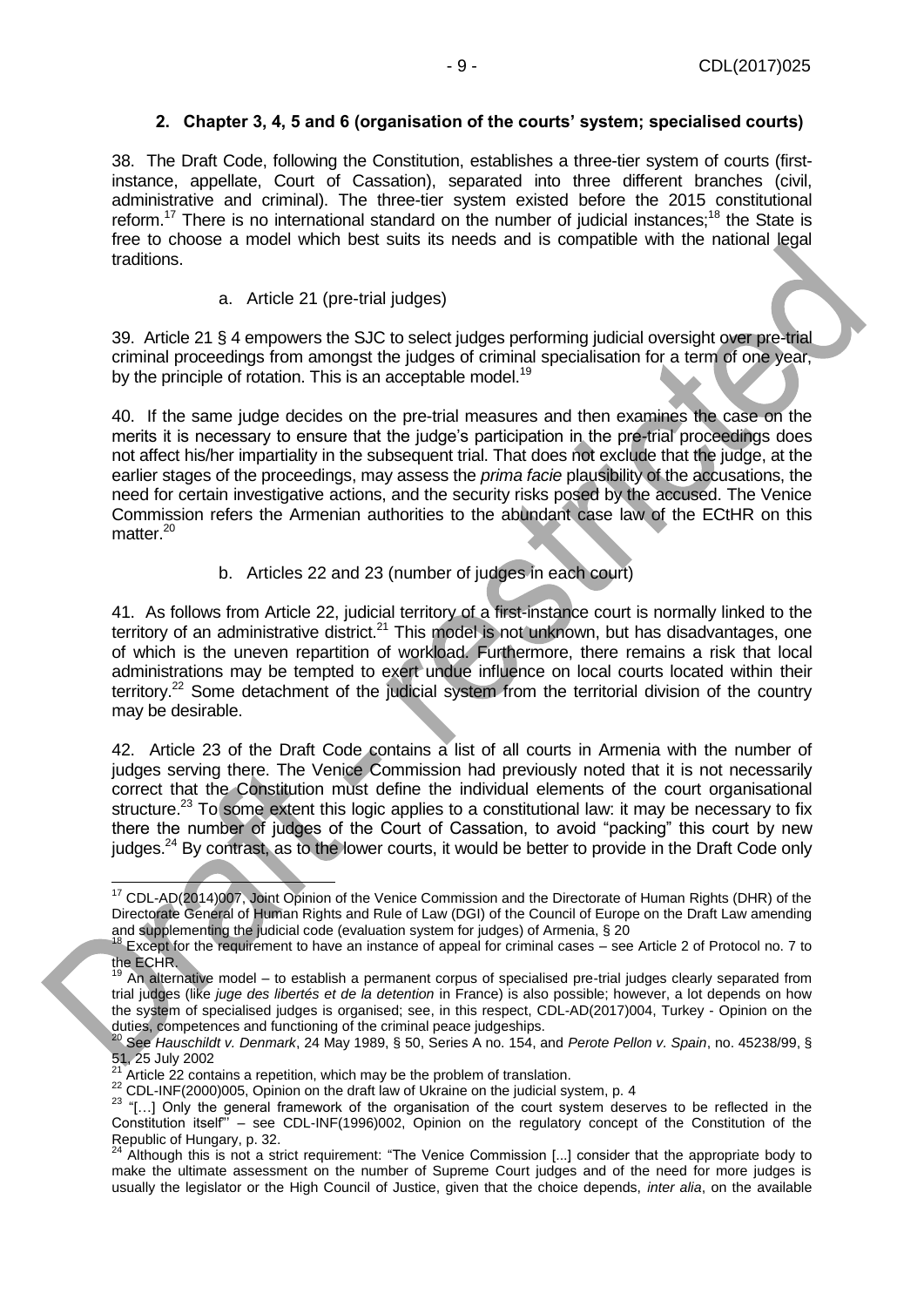general criteria for determining the number of judges and to entrust the SJC and/or Parliament with the power to determine the exact numbers and repartition of judges amongst the lower courts.<sup>25</sup>

> c. Article 24 – 30 (administrative courts; resolution of possible disputes between different branches of the judicial system)

43. Article 163 § 1 of the Armenian Constitution establishes administrative courts as a separate branch of the judiciary. The Judicial Code implements this provision by stipulating that the judgments of the administrative court of the first instance may be appealed against before an Administrative Court of Appeal (Article 29 § 1 (3), and, ultimately, before the Administrative Chamber of the Court of Cassation (Article 31 § 1 (3)). This is a three-pillar system, with three separate chambers of the Court of Cassation dealing with three types of cases: criminal, civil and administrative. The Draft Code does not appear to provide for a common sitting of those three chambers.

44. Usually, the Venice Commission refrains from taking a definite stance on the establishment of separate administrative courts.<sup>26</sup> Both models (having special administrative courts or keeping administrative cases within the jurisdiction of ordinary courts) are legitimate. While specialisation may be very useful in certain circumstances, $^{27}$  it creates a risk of complicating the system and is not always cost-efficient, especially in small countries.<sup>28</sup> That being said, "it is of course perfectly compatible with European standards to introduce administrative courts with specific jurisdiction standing beside the ordinary general courts".<sup>29</sup>

45. What may be problematic is where such a three-pillar system has no common highest instance, since the three different chambers remain separated within the Court of Cassation. It may give rise to two types of complications: jurisdictional disputes (disputes about which court is competent to hear a particular case) $30$  and inconsistent case law, especially between the civil and the administrative pillars. In modern market-oriented societies the sharp differences between private law and administrative law are diminishing. Two cases between different chambers may well concern the same concepts, where interpretation of principles of private and public law must be needed at the same time. If different branches of the judiciary are completely separate, there is a risk that they develop conflicting approaches to the same issues.

46. There are different solutions to this problem. One would be to have a joint chamber with a greater amount of judges, but with separate civil and administrative panels. Within this chamber it would be possible to develop case-management and case-distribution with provisions or routines that could support uniformity. A system of rotations of judges would permit interaction of judges with different experiences. In addition, the workload may differ over the years and there could be, from time to time, the need to rebalance the number of judges in the civil and

 $^{26}$  CDL-INF(2001)017, Report on the Revised Constitution of the Republic of Armenia, § 59

 $^{29}$  Ibid, § 6.

budgetary means, which cannot be determined by the Supreme Court judges. It is nevertheless highly recommended that the legislator takes into consideration the opinion of the Supreme Court in the legislative process" (CDL-AD(2014)031, Joint Opinion of the Venice Commission and the Directorate of Human Rights (DHR) of the Directorate of Human Rights and the Rule of Law (DGI) of the Council of Europe, on the draft Law on Amendments to the Organic Law on General Courts of Georgia, § 19).

See CDL-AD(2013)034, Opinion on proposals amending the draft law on the amendments to the constitution to strengthen the independence of judges of Ukraine, §§ 13 – 14.

<sup>27</sup> See, in particular, CDL-AD(2002)026, Opinion on the Draft Law on Judicial Power and Corresponding Constitutional Amendments of Latvia, § 6

See CDL-AD(2002)026, Opinion on the Draft Law on Judicial Power and Corresponding Constitutional Amendments of Latvia, § 7

<sup>30</sup> Article 7 of the Draft Code says that the courts are masters of the questions of jurisdiction. This is a correct solution, but it does not work when two courts claim competency over the same case and there is no arbiter to solve this controversy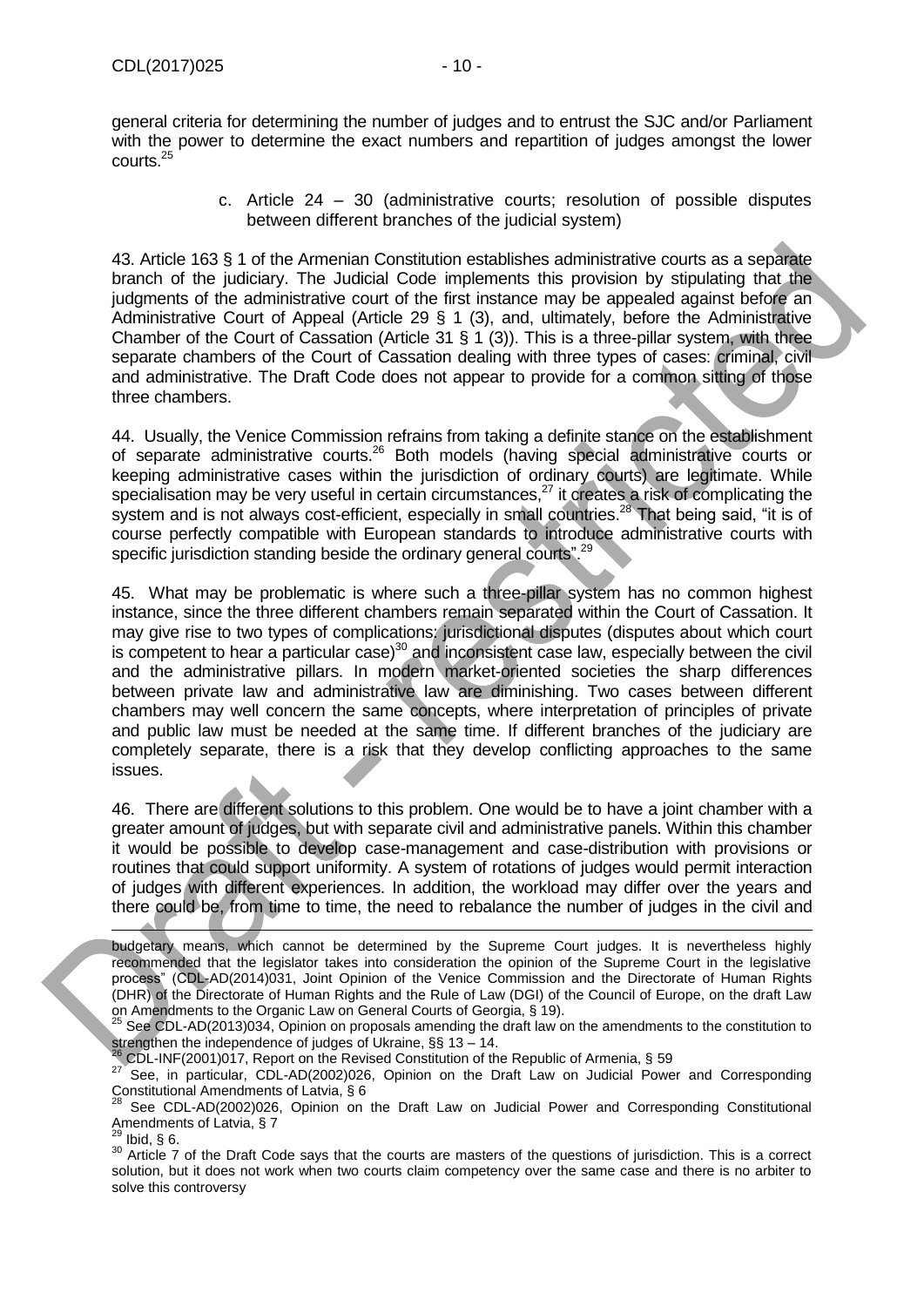administrative panels. Previously the Venice Commission recommended some form of rotation of judges between different pillars of the courts' system in order to promote a broader outlook and experience.<sup>31</sup>

47. Another solution would be to keep separate chambers, but provide for a regular (or *ad hoc*) common sitting of all three chambers of the Court of Cassation, which would resolve jurisdictional disputes and ensure coherence of the case law.

#### **3. Chapter 8 (funding of the courts)**

<span id="page-10-0"></span>48. Article 36 defines the participation of the SJC in the process of development of the budget of the judiciary. It is unclear, however, whether the SJC will play any role in distributing this budget amongst the courts and spending it, or whether this will be the task of the local courts. Article 37, which provides that "logistical support of courts shall be provided by the staff of the relevant court" may be interpreted as suggesting that courts' expenditures will be decentralised and entrusted to the administrative officials of each court, under the supervision of the chairperson. On this topic see more below, in the comments to Chapters 14 and 15 on the eventual decentralisation of the administrative tasks.

49. As regards the *development* of the overall budget of the judiciary, the Ministry of Justice may play some role in this process; for example, the Ministry may be allowed to present to Parliament objections or amendments to the budget proposed by the SJC for adoption.

### **4. Chapter 7 (status and powers of chairpersons)**

<span id="page-10-1"></span>50. Articles 33 – 35, which regulate the powers of the chairpersons, are generally acceptable. As a preliminary remark the Venice Commission notes that the reform reduces quite significantly the role of the chairpersons in the judicial system: they are now elected for a fixed term, without the right of immediate re-election;<sup>32</sup> the currently existing Council of Court's Chairpersons is abolished and most of its powers are transferred to the SJC, the chairpersons lose some of their powers (distribution of cases), they cannot be members of the SJC, etc. This is a positive trend – the new system is less hierarchical and centralised, and thus more favorable for developing a culture of internal judicial independence.

51. A chairperson may trigger disciplinary proceedings against a judge of his or her court,<sup>33</sup> but it is understood that such complaint would not have any special weight and will be treated on par with other complaints.

52. Some of the powers of the chairpersons – for example, "ensure the normal operation of the court", "organise the operation of a chamber", "exercise other powers vested therein by law" – may be construed very broadly and should be formulated with more precision.<sup>34</sup> The Venice Commission recalls that "administrative decisions that directly affect adjudication should […] not be within the exclusive competence of Chairpersons. Furthermore, a plethora of Chairpersons' competencies potentially affecting the career of judges could be perceived as a type of

 $\overline{a}$ <sup>31</sup> CDL-AD(2002)026, Opinion on the Draft Law on Judicial Power and Corresponding Constitutional Amendments of Latvia, § 7

<sup>&</sup>lt;sup>32</sup> For the chairpersons of the first instance courts and the courts of appeal; the chairpersons of the chambers of the Court of Cassation can serve only once in this capacity.

See Article 33 § 1 (2): chairperson in courts of first instance and courts of appeal have to submit a relevant report to the Ethics and Disciplinary Commission (here EDC) of the General Assembly of Judges when detecting a violation of the rules of conduct by a judge.

<sup>&</sup>lt;sup>34</sup> The recent opinion of the Venice Commission regarding the Constitutional Court of Armenia may be of relevance here – see CDL-AD(2017)011, §§ 52 et seq.; see also CDL-AD(2014)021, Opinion on the Draft law on introducing amendments and addenda to the Judicial Code of Armenia (term of office of court presidents).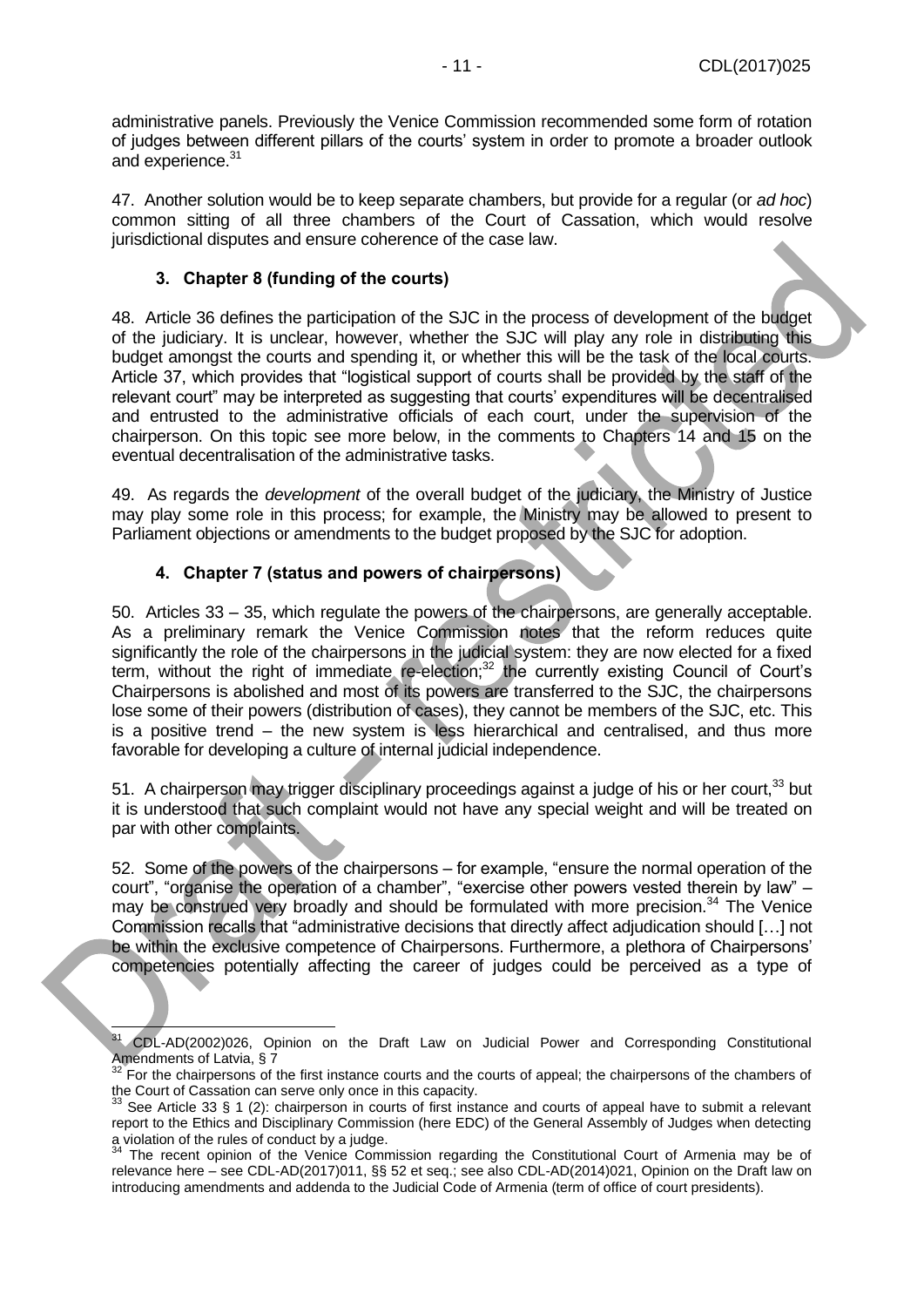pressure that could call into question the independence of judges and should thus be avoided". 35

## **5. Chapter 9 (distribution of cases)**

<span id="page-11-0"></span>53. It is positive that the distribution of cases amongst judges will be automatic and based on random selection conducted automatically (Article 38). From Article 43 it is understood that a case cannot be withdrawn from a judge otherwise than in a number of clearly defined situations (such as recusal, transfer of the judge to another court, temporary inability to perform duties), which is also positive. $36$ 

## **6. Chapter 10 (status of judges, immunities, salaries and incompatibilities)**

<span id="page-11-1"></span>54. Article 45 prohibits judges to be members of any party or "otherwise engage in political activities". While the first limb of the rule (not to be a member of a political party) is clear and legitimate (at least, this is a well-known practice in many European countries), the second limb is formulated too broadly. The same concerns Article 60 § 4, which *inter alia* requires the judge "to refrain from practicing any conduct that may leave an impression of being engaged in political activities". This is a very high standard, difficult to reach. As the Venice Commission held previously, "it is rather difficult to make the difference between what is and what is not 'politics'". <sup>37</sup> There is no doubt that "the right of political participation" of judges (essentially the rights guaranteed by Articles 10 and 11 of the ECHR) may be legitimately restricted.<sup>38</sup> Thus, a judge may be required to carefully choose the forums where s/he speaks and the format of his public interventions. However, this rule should not prohibit the judge, as a legal expert, from expressing his views before a professional audience, in specialised journals etc., even if those views relate to policy issues.

55. Since it is difficult to give a precise definition of what is "political", another legislative technique is possible. The Draft Code may give several examples of the most typical cases of "political involvement" which a judge should avoid, while leaving a space for the participation of judges in academic and similar discussions.<sup>39</sup> These examples and exceptions may be used by the Ethics and Disciplinary Commission of the General Assembly of Judges as benchmarks, and steer its practice in the right direction.

56. Article 46 contains a general rule prohibiting judges from being involved in any entrepreneurial activity or holding positions in NGOs. It also contains several exceptions to this rule, which imply that a judge may manage property of his or her relatives, represent their interests, or work for NGOs, provided that the judge does it without compensation. Article 65 repeats the general rule that judges are prohibited from participating in entrepreneurial activities, but, again, a number of exceptions are formulated thereafter: a judge may be a shareholder of a limited liability company, but without the right to participate in the management of this company going beyond participation in the general assembly of shareholders; his/her share, together with his/her relatives, should not exceed 10 per cent, and this company should not be *often* involved in dealings which may be the subject-matter of proceedings before this judge.

57. In principle, if interpreted in good faith, those exceptions are acceptable . However, during the meetings in Yerevan the rapporteurs were told that, in practice, many judges have unofficial "side-jobs" or businesses, and that conflicts of interests are very recurrent because of it. It was

<sup>-</sup> $35$  CDL-AD(2011)12, Joint Opinion on the constitutional law on the judicial system and status of judges of Kazakhstan, § 26

<sup>36</sup> See ECtHR, *Moiseyev v. Russia*, no. 62936/00, judgment of 9 October 2008, §§ 172 et seq.

<sup>37</sup> CDL-AD(2016)013, Republic of Kazakhstan - Opinion on the Draft Code of Judicial Ethic, § 62

<sup>&</sup>lt;sup>38</sup> On the freedom of expression of judges, see the report CDL-AD(2015)018.

<sup>39</sup> CDL-AD(2016)013, § 63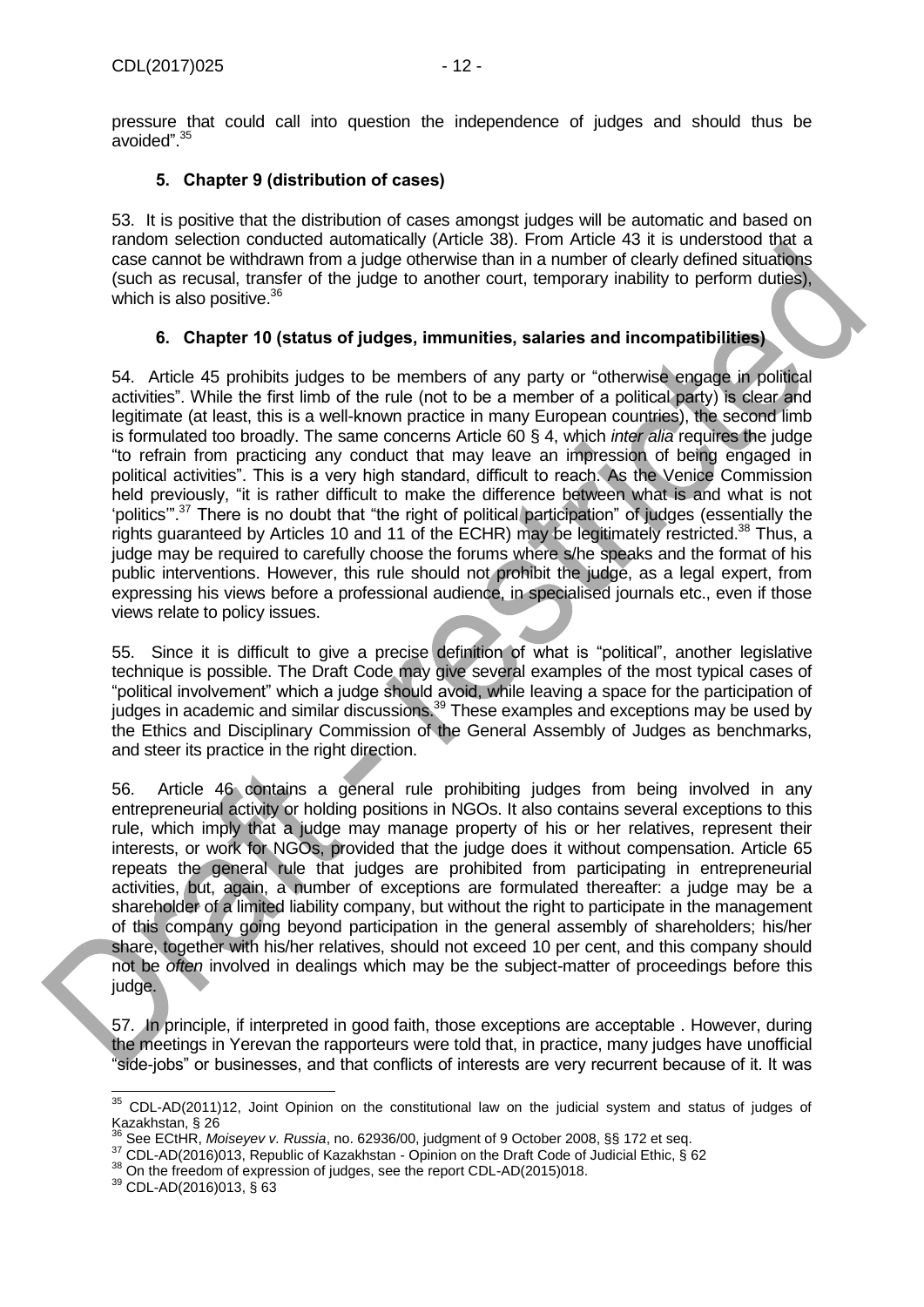reported that for a relatively large number of Armenian judges their official salary represents a rather minor part of their income, if compared to their revenues from businesses they co-own (or the revenues of their close relatives). A judge with extensive business interests is more vulnerable to pressure, even if his/her position as a judge is well protected by the law. Several interlocutors expressed concern that too many exceptions from the general rule will perpetuate this situation. From this point of view, a simpler, more categorical rule would be better: once elected, the judge should sell his/her shares and parts in business entities, or at least put them into a blind trust, and refuse any participation in entrepreneurial activities, even when those which concern his/her relatives and are performed without pay.<sup>40</sup>

58. Article 49 of the Draft Code stipulates that the level of the judges' salaries will be defined by the Law on remuneration of persons holding state positions. Article 164 of the Constitution, § 10, provides that judge's salaries should "correspond to the high status and liability of a judge" and should be set by law. The Draft Judicial Code contains the same formula; it does not define the level of the judges' salaries but refers to other laws that regulate salaries of civil servants. The information note attached to the Five Questions contends that the level of the judges' salaries should be set by the Judicial Code (which has the status of the constitutional law) and not by a law on civil servants, which is an ordinary law and may be changed more easily.

59. A constitutional law is a very rigid legal instrument, which cannot always be quickly adapted to the changing economic conditions. It should set certain *basic principles* that would ensure privileged status of judicial salaries. For example, the constitutional law might proclaim that judicial salaries may be reduced only in case of a major financial crisis<sup>41</sup> and only after the commensurate reduction of salaries in all other sectors of public service. The constitutional law may guarantee regular indexation of judicial salaries in line with the cost of living, fix the salaries of judges at the same level as salaries of certain high-level State officials,<sup>42</sup> etc. The choice of specific guarantees belongs to the Armenian authorities. However, a constitutional law does not need to go into further details, and, *a fortiori*, should not set judicial salaries in absolute figures – this may be left to the ordinary legislation.

60. It is also recommended to reduce to the minimum (and better exclude completely) all other kinds of remuneration (especially in-kind remuneration) which open way to possible abuses and manipulations. The Venice Commission recalls that "bonuses and non-financial benefits, the distribution of which involves a discretionary element, should be phased out".<sup>43</sup> These benefits do not necessarily add much to the financial autonomy of a judge and, by contrast, may represent a danger for the judges' independence.

## **7. Chapter 11 (rules of conduct)**

<span id="page-12-0"></span>61. Chapter 11 establishes rules of judicial conduct that relate to the "core" professional duties of judges (to act lawfully, for example) and some rules that relate to ethics and behaviour in non-professional sphere.

62. Under Article 58, the Ethics and Disciplinary Commission of the General Assembly of judges (the EDC) is entitled to provide advisory opinions on the rules of judicial conduct, upon

 $\overline{a}$ <sup>40</sup> For more details see the 2016 GRECO evaluation report on Armenia,<https://rm.coe.int/16806c2bd8>

<sup>&</sup>lt;sup>41</sup> It would be wrong to proclaim, in absolute terms, that judges' salaries cannot be reduced in any circumstances; see CDL-AD(2010)038, *Amicus Curiae* brief for the Constitutional court of "The Former Yugoslav Republic of Macedonia" on Amendments to several laws relating to the system of salaries and remunerations of elected and appointed officials, §§16 – 20.

 $42$  See CDL-AD(2011)012, Joint Opinion on the constitutional law on the judicial system and status of judges of Kazakhstan by the Venice Commission and OSCE/ODIHR, § 52, where the Commission recommended to guarantee the "scale of remuneration" at the level of the constitutional law.

 $^3$  CDL-AD(2010)004, Report on the Independence of the Judicial System Part I: The Independence of Judges, § 51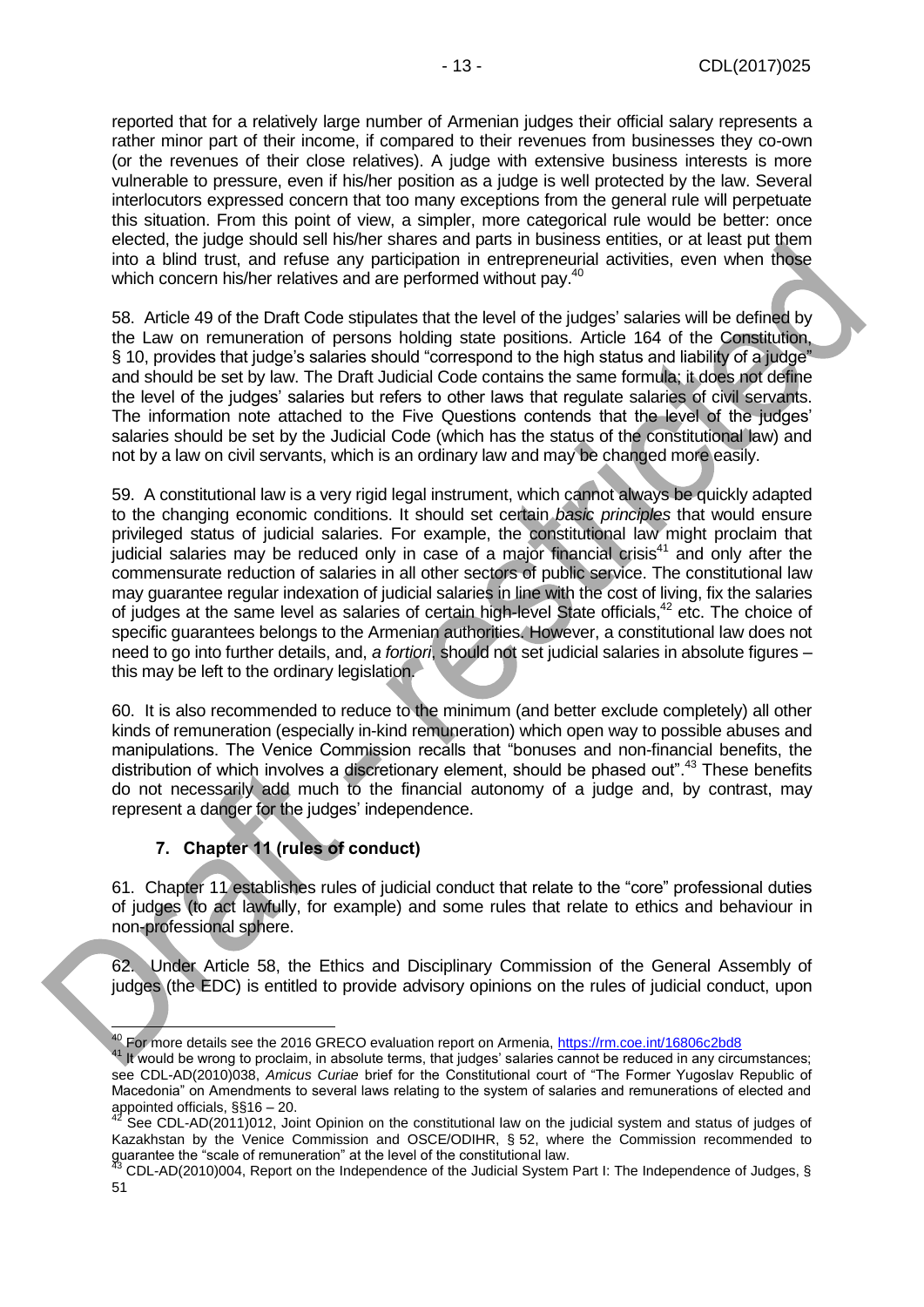the judge's request. However, the EDC has, at the same time, the power to bring a disciplinary case before the SJC (see Article 141 § 1 (1) of the Draft Code). These two functions should better not be performed by the same body: when examining the judge's behaviour in a specific case, the EDC may feel bound by its own previous advice. It is possible, however, to create special "ethics councillors" with advisory functions, under the aegis of the General Assembly of judges (the GA).

63. Articles 60, 61 and 62 define the rules of judicial conduct. Some of those provisions are formulated without sufficient precision. In particular, pursuant to Article 60, a judge should not be involved in a "conduct incompatible with or undermining the high reputation of the judiciary" or "conduct decreasing the public confidence in judiciary", as well as should "refrain from relations and practising any conduct incompatible with the title of a judge that can disgrace his or her reputation, honour and dignity" (Article 60 § 1 (1)).<sup>44</sup> Those formulas are not only excessively vague but also largely overlapping. This should be avoided.

64. Another example of a dangerously vague obligation is the duty of a judge to resist external pressure and to "establish a reputation as an independent person" (Article 60 § 2), the duty to act so as to "ensure public perception of him or her as a well-balanced and fair person". Duties in the professional context (Article 61) include *inter alia* the obligation "to ensure proper level of professionalism" and "consistently improve [...] personal qualities"  $(S \ 1 \ 5)$  and "to act reasonably"  $(\S 1 (9))$ . All these provisions suffer from the same defect – vagueness.

65. The Venice Commission recalls in this respect that "[…] the conduct giving rise to disciplinary action [should] be defined with sufficient clarity, so as to enable the concerned person to foresee the consequences of his or her actions and thereupon regulate his or her conduct. More specific and detailed description of grounds for disciplinary proceedings would also help limit discretion and subjectivity in their application."<sup>45</sup> The Venice Commission noted, in another opinion, that the concept of "undermining the reputation of the court and judicial function" is excessively broad.<sup>46</sup>

66. In order to make disciplinary liability foreseeable, the best technique would be to enumerate specific types of behavior the judge should avoid or specific obligations of a judge.<sup>47</sup> To a certain extent, the Draft Code already uses this technique; thus, for example, Article 60 § 1 (4) prohibits public criticism of judicial decisions, § 1 (3) requires to demonstrate political neutrality, § 1 (6) speaks of the duty to avoid inappropriate contacts with the parties, Article 61 § 1 (10) prohibits abusing confidential information, Article 61 § 1 (11) speaks of the duty to be polite to the participants of the proceedings, Article 66 puts limits on accepting gifts, etc.

67. The Venice Commission recalls, however, that, "depending on the constitutional tradition of the State, a more general formula for judicial misconduct can be acceptable, but only under condition that it is understood to be narrowly interpreted".<sup>48</sup> It is difficult to indicate how precise the wording of this general formula should be. Some vagueness here is probably unavoidable; thus, in the Ukrainian context the Venice Commission recognised that the formula "offence incompatible with further discharge of the duties of a judge" was better than even more vague

 $\overline{a}$ <sup>44</sup> See, for example, similar criticisms expressed in CDL-AD(2014)018, Joint opinion of the Venice Commission and OSCE/ODIHR on the draft amendments to the legal framework on the disciplinary responsibility of judges in the Kyrgyz Republic, § 32.

<sup>&</sup>lt;sup>45</sup> CDL-AD(2014)018, Joint opinion of the Venice Commission and OSCE/ODIHR on the draft amendments to the legal framework on the disciplinary responsibility of judges in the Kyrgyz Republic, § 24; see also CDL-AD(2014)008, Opinion on the draft Law on the High Judicial and Prosecutorial Council of Bosnia and Herzegovina, § 90.

 $46$  See CDL-AD(2015)042, Opinion on the Laws on the Disciplinary Liability and Evaluation of Judges of "The former Yugoslav Republic of Macedonia", § 36.

See CDL-AD(2014)006, Joint Opinion on the draft Law on disciplinary liability of judges of the Republic of Moldova, § 15

<sup>48</sup> Ibid, § 16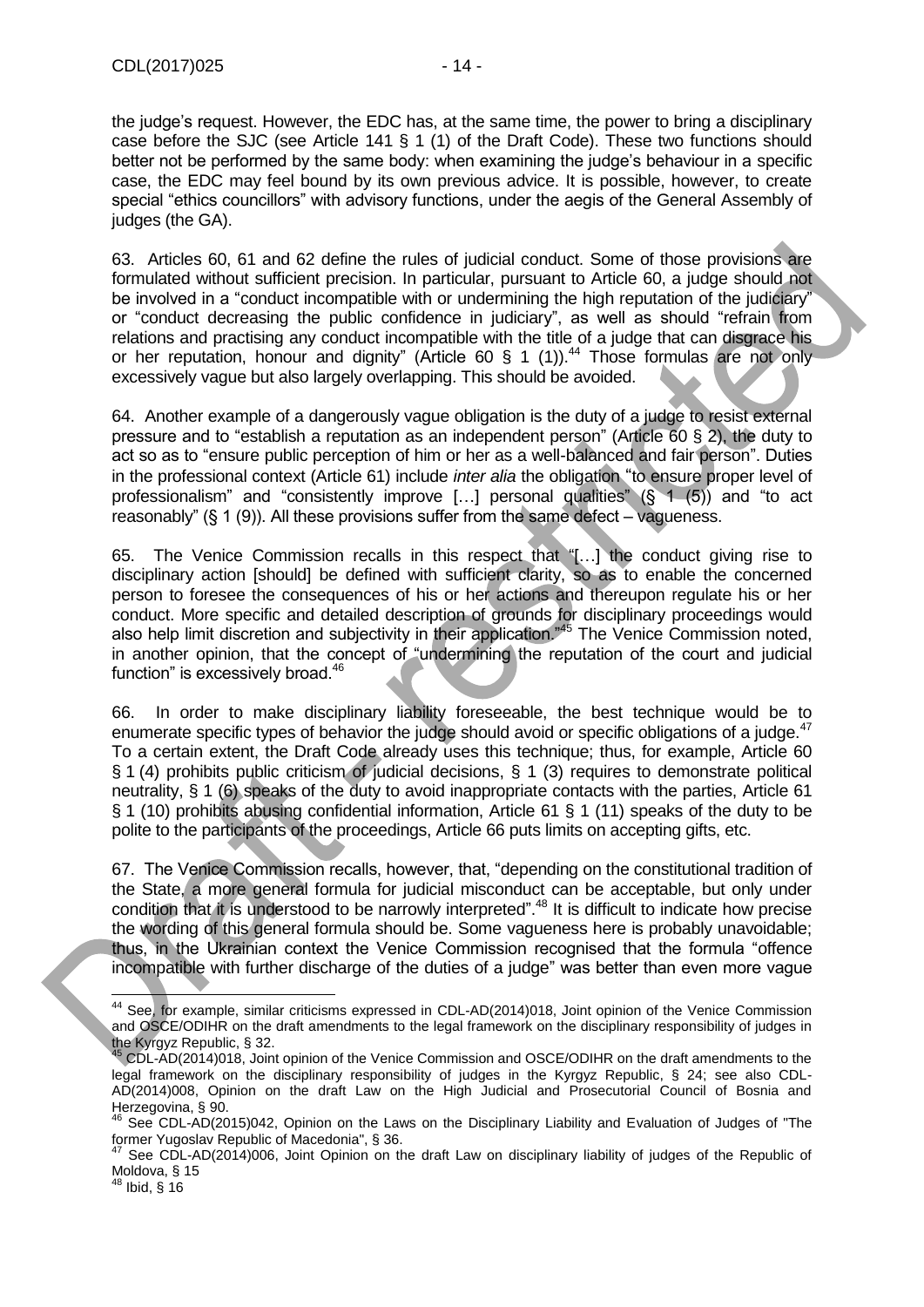formula of a "breach of oath".<sup>49</sup> Thus, it is possible, in addition to the list of more specific duties, to maintain *one* general formula in the Draft Code, but it is necessary to remove the multitude of vaguely formulated and largely overlapping duties of the judge which are now contained in Article 60 – 62.

68. In sum, the Venice Commission invites the Armenian authorities to review Articles 60 – 62 with the aim of removing unclear, parallel or redundant obligations, and to define misconduct, to the maximum extent possible, with reference to specific situations.

#### **8. Chapter 12 (performance evaluation)**

<span id="page-14-0"></span>69. Performance evaluation of judges may pursue several goals: to justify decisions concerning career and promotions of judges, to enhance the performance of judges and the quality of the judicial decision-making process, to increase public confidence in the judiciary. Those goals may be pursued simultaneously. It appears that the main focus of the performance evaluation system under the Draft Code is to objectivise promotions (see Article 69 § 1).

70. In 2014 the Venice Commission examined a system of evaluation of judges in Armenia.<sup>50</sup> The recommendations made in that opinion are still valid, but with necessary adaptation, because the Draft Code does not establish a system of periodical performance evaluation of all judges, but only the evaluation of judges who submitted an application for promotion. At least, this follows from Article 68 § 2 which stipulates that "the aim of the performance evaluation […] is to contribute to the selection of the best candidates when compiling the lists of judge candidates for promotion". This system is less dangerous for the independence of the judiciary than the system of comprehensive and regular evaluation of performance of *all* judges. Still, even in this model the law should provide for mechanisms and rules protecting judicial independence against possible abuses of the evaluation system.

71. First, performance evaluation should be conducted by a sufficiently independent and professional evaluation body. Under the Draft Code this is the function of the Evaluation Commission of the GA, the EC. The EC is elected by the GA and has a diverse composition – it is composed of three judges of different levels, one former judge and one academic lawyer. Such a diverse composition is welcome.

72. Second, substantive rules describing what amounts to underperformance should be carefully formulated. The most basic rule is that sporadic underperformance or "honest" judicial errors, corrected on appeal, should not affect the tenure of the judge unless it constitutes a serious disciplinary breach clearly defined in the law.<sup>51</sup>

73. Generally, performance evaluation of individual judges may be based on a combination of qualitative criteria (professional competencies, capacity to organise work efficiently, social skills etc.) and quantitative criteria (the number of the judgements overturned on appeal, the number of procedural delays, etc.). The CCEJ observed that "evaluation must be based on objective criteria. Such criteria should *principally* [italics added] consist of qualitative indicators but, in addition, may consist of quantitative indicators".<sup>52</sup> As to the quantitative indicators, the

È <sup>49</sup> CDL-AD(2013)034, Opinion on proposals amending the draft law on the amendments to the constitution to strengthen the independence of judges of Ukraine, § 54

<sup>&</sup>lt;sup>50</sup> CDL-AD(2014)007, Joint Opinion of the Venice Commission and the Directorate of Human Rights (DHR) of the Directorate General of Human Rights and Rule of Law (DGI) of the Council of Europe on the Draft Law amending and supplementing the judicial code (evaluation system for judges) of Armenia

 $51$  In the context of disciplinary liability Article 139 § 7 stipulates that judicial errors (unless committed with intent or gross negligence) do not give rise to disciplinary liability.

 $52$  Opinion no. 17 "On the evaluation of judges' work, the quality of justice and respect for judicial independence", § 49 (6)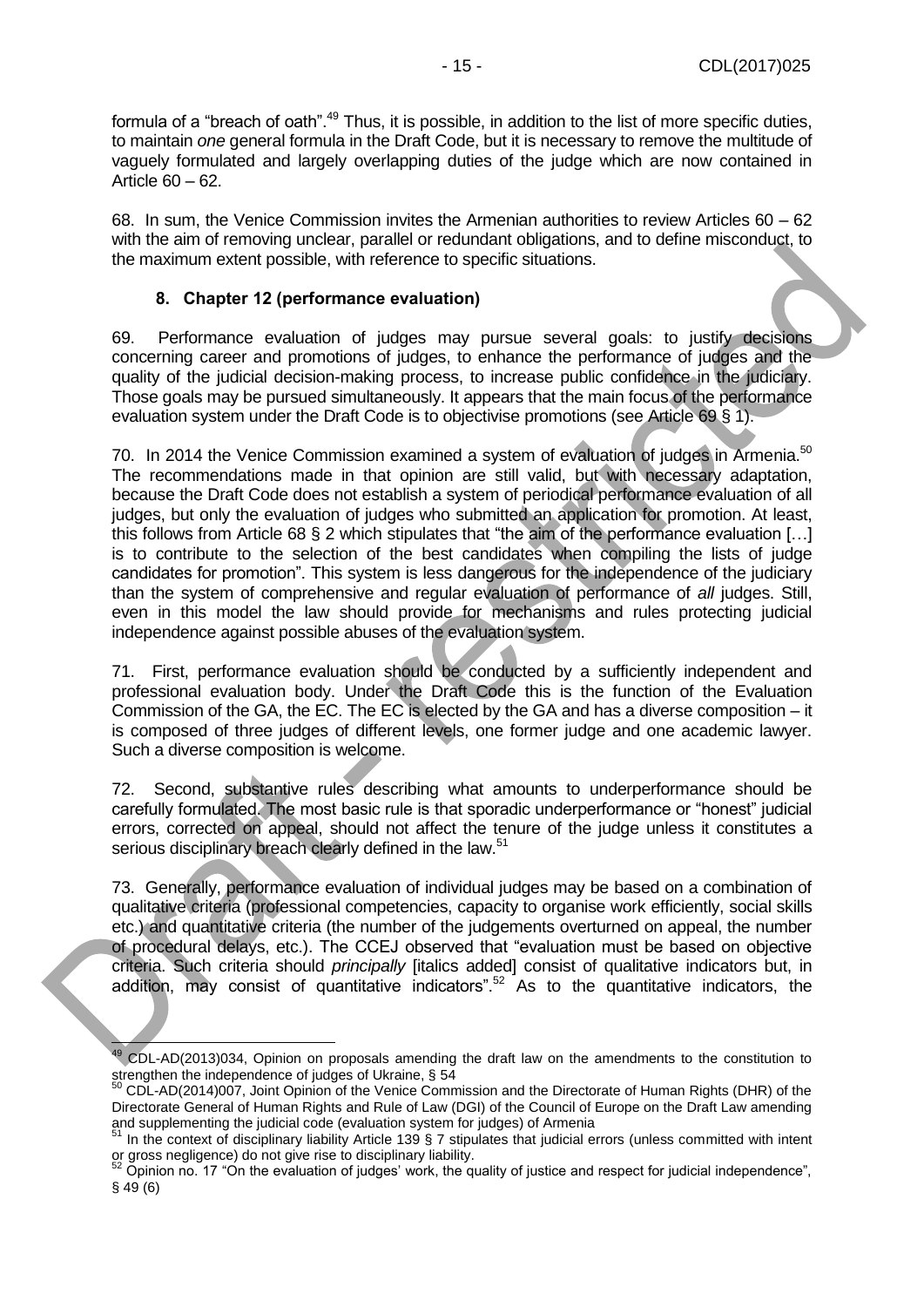Commission criticised a system of evaluation which relied too heavily on the mathematical assessment of quantitative performance of judges.<sup>53</sup>

74. Article 69 of the Draft Code uses both types of criteria: quantitative (§ 1) and qualitative  $(S, 2)$ . Article 69  $S, 1$  lists three types of quantitative criteria – numerical output of the judge, compliance with the time limits and average length of the proceedings. It is noteworthy that the number of reversals of judicial decisions on appeal is not mentioned amongst quantitative criteria. Although this factor could be of relevance, the absence of such criterion encourages the internal independence of the judges.<sup>54</sup>

75. The assessment of the three criteria mentioned in Article 69 § 1 should depend on the complexity of the case. Article  $69 \xi 1$  (2) suggests that the "type of cases" is to be taken into account when assessing the average length of the proceedings, but this should be expressed more clearly and applied to all three quantitative criteria. The Venice Commission refers to its recommendation that "the judge's individual performance should be assessed in the light of objective factors, such as the increase/decrease in the court's backlog, availability of trained assistants (secretaries, bailiffs, etc.) and equipment (computers, printers, etc.), etc. The productivity levels […] should be fixed with reference to the average productivity of other judges, and after mandatory consultations with the judges of the courts concerned."<sup>55</sup> Article 69 should be amended in order to reflect this approach: the quantitative performance of a judge should be assessed with reference to the objective factors and to the average performance in the relevant sectors of the judicial system.<sup>56</sup>

76. The qualitative criteria for performance evaluation provided in Article 69 § 2 seem appropriate. But it is not an easy task to measure any of them. Furthermore, the relative weight of qualitative and quantitative criteria is not specified in Article 69. Article 70 implies that the "overall results of evaluation carried out on the basis of quantitative and qualitative criteria" is based not on mathematical addition of certain numerical values attached to each criteria, but on the "rule of the thumb" assessment of all factors taken together.

77. In order to ensure more objective results of the evaluation, further development of these rules is necessary. Indeed, the relative weight of different factors cannot be established in numerical terms; however, it is possible to reverse the order and indicate qualitative criteria first. It is also possible to provide expressly that qualitative criteria have priority. Further explanations about the weight to be attached to each of the evaluation criteria, as follows from § 3, may be contained in the regulations adopted by the SJC. It is recommended to provide in § 3 that the SJC may issue quidance on the criteria for measurement of the qualitative and quantitative criteria, but not to establish new criteria. In doing so the SJC should try to avoid purely "mathematical" approach but rather indicate benchmarks principles for the evaluation process.

78. Article 68 § 5 is not coherent. When speaking of the quantitative criteria, this provision sets a time-period for which the data on quantitative factors should be collected. When speaking of qualitative criteria, it does not set any time limit but refers to Article 69 which lists those criteria.

<sup>-</sup><sup>53</sup> CDL-AD(2015)042, Opinion on the Laws on the Disciplinary Liability and Evaluation of Judges of "the Former Yugoslav Republic of Macedonia", §§ 99 et seq.

<sup>&</sup>lt;sup>54</sup> CDL-AD(2014)007, Joint Opinion of the Venice Commission and the Directorate of Human Rights (DHR) of the Directorate General of Human Rights and Rule of Law (DGI) of the Council of Europe on the Draft Law amending and supplementing the judicial code (evaluation system for judges) of Armenia, §§ 39 – 40

<sup>55</sup> CDL-AD(2015)042, Opinion on the Laws on the Disciplinary Liability and Evaluation of Judges of "The Former Yugoslav Republic of Macedonia", § 103

<sup>&</sup>lt;sup>56</sup> See also CDL-AD(2014)007, Joint Opinion of the Venice Commission and the Directorate of Human Rights (DHR) of the Directorate General of Human Rights and Rule of Law (DGI) of the Council of Europe on the Draft Law amending and supplementing the judicial code (evaluation system for judges) of Armenia, §§37-40, 42, 43, 49, 50 and 77-78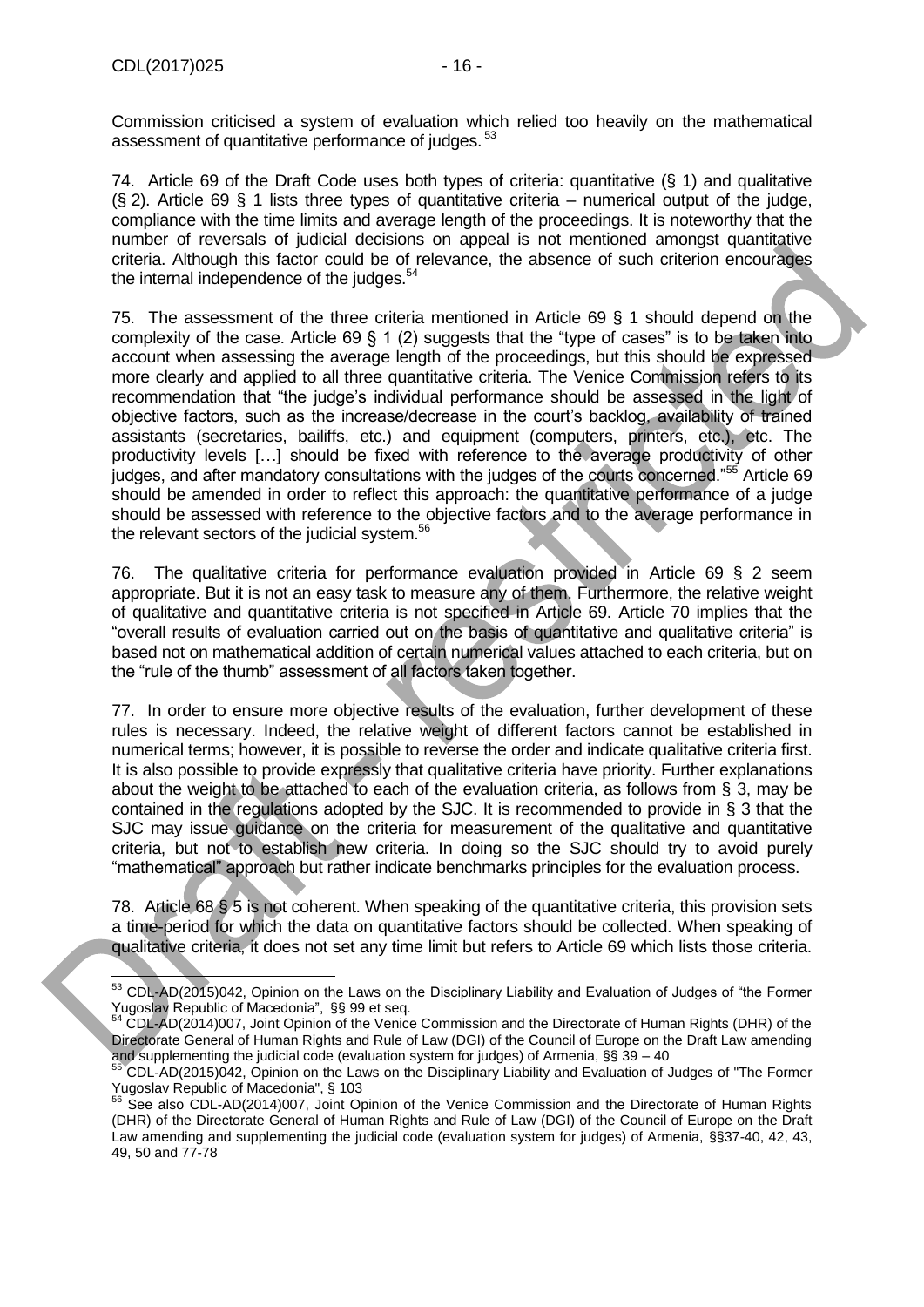If the qualitative evaluation is carried out for the entire career of the judge, it does not take into account the efforts of the judge to improve the quality of his work, and puts candidates in unequal positions (since the quality of their work will be assessed against different periods). Thus, the qualitative evaluation should also be limited in time. Furthermore, this provision should refer to Article 69 both in respect of qualitative and quantitative elements of the performance assessment.

79. In the most serious case the judge's performance may be evaluated as "poor". Under Article 71 it temporarily blocks the judge's promotion and, in addition, the judge who was graded as "poor" is directed to the Training Commission, which has to establish his or her training needs. The question arises what happens if the training has not been successfully completed, and who decides that – the Training Commission (which oversees trainings), or the EDC (which oversees disciplinary matters). Under Article 139 of the Draft Code, failure by the judge to "participate in mandatory trainings" is considered as a disciplinary offence. Thus, the evaluation of the judge's performance as "poor" may eventually lead to his or her dismissal; it is therefore important to indicate which bodies are competent to deal with those cases and ensure that those bodies provide sufficient guarantees of independence and procedural fairness.

80. The Draft Code does not regulate the procedure of performance evaluation (with few exceptions). The task to develop this procedure is delegated to the SJC. In principle, the idea that the SJC should be competent to regulate the procedure of performance evaluation is legitimate, and ensures flexibility in regulating those matters. It remains to be seen whether *all* aspects concerning the procedure should be regulated by the SJC. Some rules (for example, rules defining the conflict of interest of an evaluator vis-à-vis the judge under evaluation) should be fixed in the Draft Code. Also, confidentiality of the results of the evaluation should be regulated by the Draft Code. In sum, the Draft Code should fix some basic principles of the evaluation procedure and delegate the rest of the regulations to the SJC.

## **9. Chapter 13 (the General Assembly of judges and its commissions)**

<span id="page-16-0"></span>81. The General Assembly (the GA) of judges (Articles 73 – 75) is composed of all the judges of the Republic of Armenia; its main function is to nominate to the National Assembly three candidates to be appointed as judges of the Constitutional Court, and to elect the five judges members of the SJC. In addition, it establishes commissions dealing with appointments, promotion and disciplining of judges.

82. Article 74 §§ 8 to 10 establishes detailed rules for the election of the members of the commissions. They are elected through secret ballot by the members of the GA for a period of four years. The provision does not clarify whether the mandate is renewable. Furthermore, § 10 indicates that "when voting, a judge shall have one vote". The Venice Commission recalls that for certain commissions the GA has to elect more than one candidate from the same category (for example, the GA has to elect to the EDC three judges from among the judges of the courts of appeal). The principle that one judge has only one vote may lead to a result that very popular candidates will attract most of votes, and be elected along with much less popular candidates. For such situations each member of the GA should have the number of votes equal to the number of candidates.

83. The chairpersons of the courts and of the chambers of the Court of Cassation may not be members of the commissions. It is a welcome signal, stimulating a decentralised and not hierarchically organised judiciary. Article 74 also provides that the members of the SJC cannot be members of the commissions, since the SJC acts as sort of an appellate instance vis-à-vis the decisions of the Commissions. This is also welcome.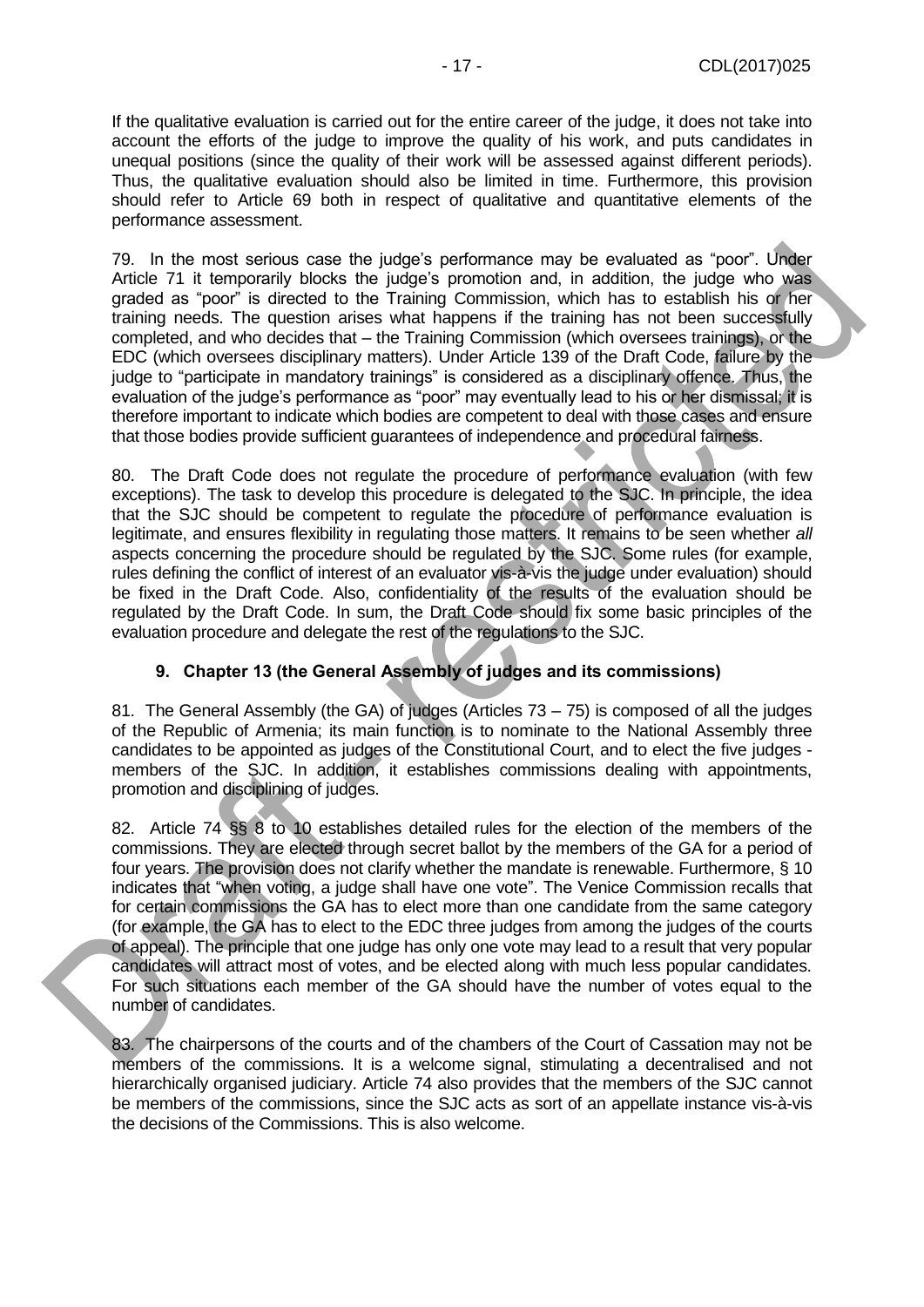85. The Evaluation Commission (ET) is composed of three judges, one former judge and one academic lawyer. Such diversity of the ET is welcome. Unless it is a problem of translation, the Venice Commission notes that the commission created within the SJC to assess the results of the entry exams for the position of a judge is also entitled the Evaluation Commission (see Article 103 § 1). This should be clarified since their functions and the compositions are not the same.

86. Finally, the Training Commission is composed of five members, selected from among judges of the Court of Cassation (one), courts of appeal (one), and courts of first instance (three). According to Article 51, this commission organises mandatory training programs. It is reasonable that judges of cassation and appeal sit on the commission, because of their wider experience. It is recommended that the cassation and appeal judges represent the majority of this commission.

87. The Draft Code is silent about the status of the members of the commissions of the GA. In particular, it is unclear whether they are performing those tasks on part-time or full-time basis, whether their mandate may be terminated and in which circumstances. Some clarifications to this end may be necessary.

## <span id="page-17-0"></span>**10. Chapters 14 and 15 (the Supreme Judicial Council: composition and powers)**

## a. Composition

88. The SJC has ten members (Article 77) and is composed in equal parts of judges elected by their peers and of non-judicial members ("lay members") elected by Parliament from amongst the "prominent lawyers" of the country, by a qualified majority of votes. The composition of the SJC is therefore quite balanced. $57$ 

89. Article 79 § 7 stipulates that the five lay members are elected by the National Assembly with the qualified majority of three fifths; they are proposed by the Bar, by the higher education institutions and "professional NGOs". Detailed provisions on the election on the lay members shall be established by the constitutional law "Rules of Procedure of the National Assembly" (§ 8). It is not excluded that the procedure of nomination of candidates may be regulated in the Draft Code. Anyway, the process of nomination should ensure that diverse professional categories of lay members be represented. The notion of "professional" NGOs should be clarified: if interpreted too narrowly it may excessively reduce the number of nominating organisations and the pool of good candidates.

90. It is welcome that the chairpersons of the SJC are elected by rotation from amongst judge members and lay members, for a term of two and half years (Article 81). This method gives a democratic legitimation to the SJC before the public.

<sup>-</sup> $57$  See CDL-AD(2011)019, Opinion on the introduction of changes to the constitutional law 'on the status of judges' of Kyrgyzstan, § 24, with further references; but see also CDL-AD(2013)034, Opinion on proposals amending the draft law on the amendments to the constitution to strengthen the independence of judges of Ukraine, § 41, and CDL-AD(2014)026, Opinion on the seven amendments to the Constitution of "the former Yugoslav Republic of Macedonia" concerning, in particular, the judicial Council, the competence of the Constitutional Court and special financial zones, §§ 74 – 76.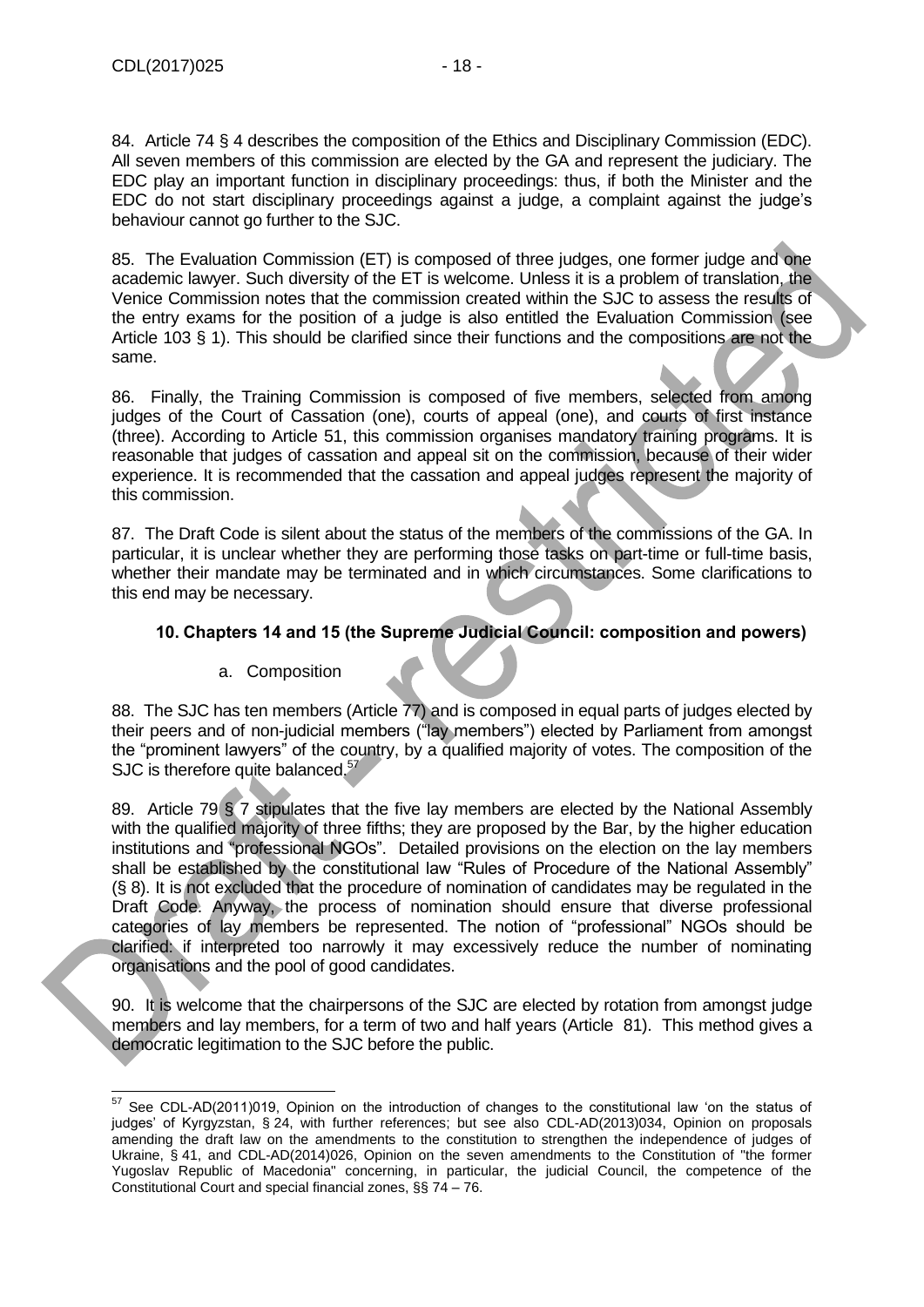91. Article 82 § 2 regulates the termination of mandate of a member of the SJC. It does not provide for termination of powers where a member commits a dishonourable act, other than a crime. It is implied for judicial members – because in this case they would lose their status as judges and therefore lose their seat in the SJC (see § 1 (7)), but not for lay members. The status of judicial and non-judicial members in this respect should be equalised.

92. It is not entirely clear whether the position of a lay member of the SJC is a full-time job. This question is particularly acute because, under the Draft Code, some of the administrative functions currently performed by the Judicial Department are to be transferred to the SJC and, therefore, being a member of the SJC will become more work-intensive.

93. Thus, Article 78 prohibits lay members of the SJC to be engaged in any other paid activity, which implies that they work full-time in the SJC (see also Article 77 § 4). An exception is made for those involved in scientific and educational activities. That means that judges – members of the SJC – will be able to dedicate to the SJC only up to 25% of their working time (see Article 42 § 1); as to the lay members, some of them will work full-time in the SJC, whereas law professors or researchers will be able to keep their academic jobs.

94. Disparity in their status may, in practice, perturb the balance between judicial members and lay members established by the Constitution, even if formally all of them keep their voting rights. Indeed, the CCJE in its Opinion no. 10 recommends that the judicial members of the SJC keep a link with their profession, and this recommendation should also be taken into account. If judicial members of the SJC are still to perform their duties as judges, they should be able to dedicate more than 25% of their working time to the SJC; similarly, legal scholars elected to the SJC should not maintain their academic activities at the same level as before their election. It would be better if all members of the SJC were (more or less) equally involved in its work. At least the Chairperson of the SJC should be able to work for this body full-time.

95. During the meetings in Yerevan the representatives of the judiciary expressed a concern that practicing lawyers elected to the SJC as lay members may continue to provide legal services under the guise of "*pro bono* work". This would be inappropriate; it is advisable to limit the amount of working time a lay member may dedicate to other activities, and to provide that they cannot provide legal services, even *pro bono*.

b. Administrative functions of the SJC

96. Draft Article 85 defines the powers of the SJC, which can grossly be divided in two groups: core constitutional tasks (related to the recruitment and career of judges, judicial discipline and dismissals – those described in Article 175 of the Constitution) and support functions (related to budget of the courts, procurements, maintenance of court buildings, management of nonjudicial staff, such as bailiffs and secretaries, organisation of IT services and publications, etc.). $58$ 

97. As part of the reform, the SJC will receive powers related to the courts' administration and support functions, which are currently performed by the Judicial Department (the JD), which operates as an administrative unit of the CCC (the Council of Courts' Chairpersons, a permanent self-governing body of the judiciary which is to be abolished under the Draft Code). Some of those administrative tasks will be de-centralised and given to the chairpersons of local courts. The main question is whether the liquidation of the JD and distribution of administrative tasks between the SJC and the local courts is advisable.

 $58$  See in particular points 15, 17, 20, 21, 22, 23, 34, 35, 36, 41, 42, 43, 44.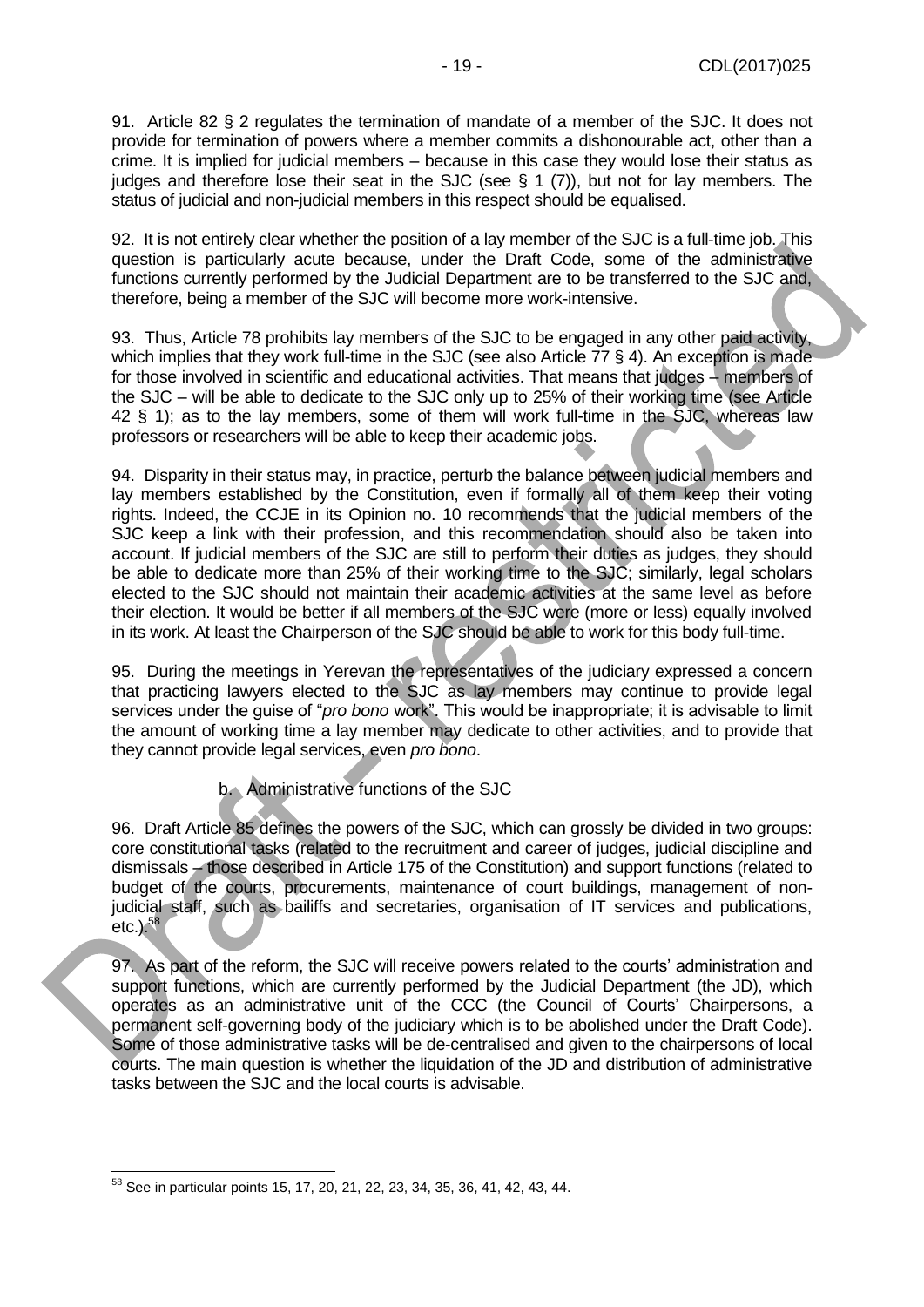98. The Constitution does not set a closed list of powers for the SJC; "other powers" of this body may be defined by the Judicial Code (Article 175 § 4). However, those "other powers" should have at least *some reasonable connection* with the core constitutional powers of the SJC, namely the appointment of judges, their promotion, transfers, and disciplinary issues. The main role of the SJC is to ensure the independence of the judiciary; in the previous opinion the Venice Commission recommended not to overburden the Judicial Council with purely administrative tasks, such as "judicial administration, including salaries, court buildings etc.".59

99. That being said, the performance of certain administrative tasks may have an impact on the independence of the judiciary. Even such mundane task as the publication of courts' judgements may be abused by the executive in order to curtail the judicial independence. This is why the Consultative Council of European Judges (CCEJ) mentions "administration and management of courts" and "the control and management of a separate budget" amongst possible functions of the SJC.<sup>60</sup> The Kyiv Recommendation, by contrast, recommends establishing "different independent bodies competent for specific aspects of judicial administration without subjecting them to the control of a single institution or authority".<sup>6</sup>

100. Thus, there are different models of distribution of administrative functions: they may be concentrated within the SJC itself (as suggested by Opinion no. 10 of the CCEJ), they may be entrusted to a single independent body (the current Armenian model) or split amongst several independent bodies (the model suggested by the Kyiv Recommendation). The only important requirement is that the most important administrative functions should belong to a body or bodies enjoying a significant degree of independence.

101. In sum, to the extent that the JD remains independent from the executive, the currently existing model (with the JD exercising most of the administrative support functions) is acceptable. The  $JD - as a$  central body performing support functions  $-$  should, however, operate under control of either the GA or the SJC The rapporteurs have a slight preference for the second solution: unlike the GA, the SJC is a permanent body, which may better ensure control over the operations of the JD. Furthermore, the SJC has a more pluralist composition and more democratic legitimacy. Thus, the SJC should have the power to appoint/dismiss the head of staff of the JD, and should be entitled to direct and audit operation of the JD. In this model, the JD will remain a separate body, institutionally linked to and responsible before the SJC.

102. That solution does not exclude that some specific administrative functions connected to daily operation of the judiciary may be performed by the Ministry of Justice (MoJ). One example would be Article 85 § 1 (34), which speaks of the function to "prescribe the procedure for collecting and maintaining the judicial statistics" (see also Article 92 § 3 (6) and Article 19). Statistical data is important for defining the policy of the State in the area of the organisation of the judiciary. To define this policy is one of the few remaining functions of the MoJ in this sphere. To entrust this function entirely to the SJC may be counter-productive. Another power listed in Article 85 § 1 (15) is to define information to be posted on the web site of the judiciary. Management of the web site of the judiciary may be connected to a more general crosssectorial system of e-governance, which may be managed by the MoJ in a centralised manner.

103. That being said, all administrative support functions which may have effect on the independence of the judiciary should be performed by a body independent from the MoJ and, as stressed above, accountable to the SJC.

<sup>59</sup> CDL-AD(2015)037, § 184

 $60$  Opinion no.10 (2007), § 42

 $61$  P. 2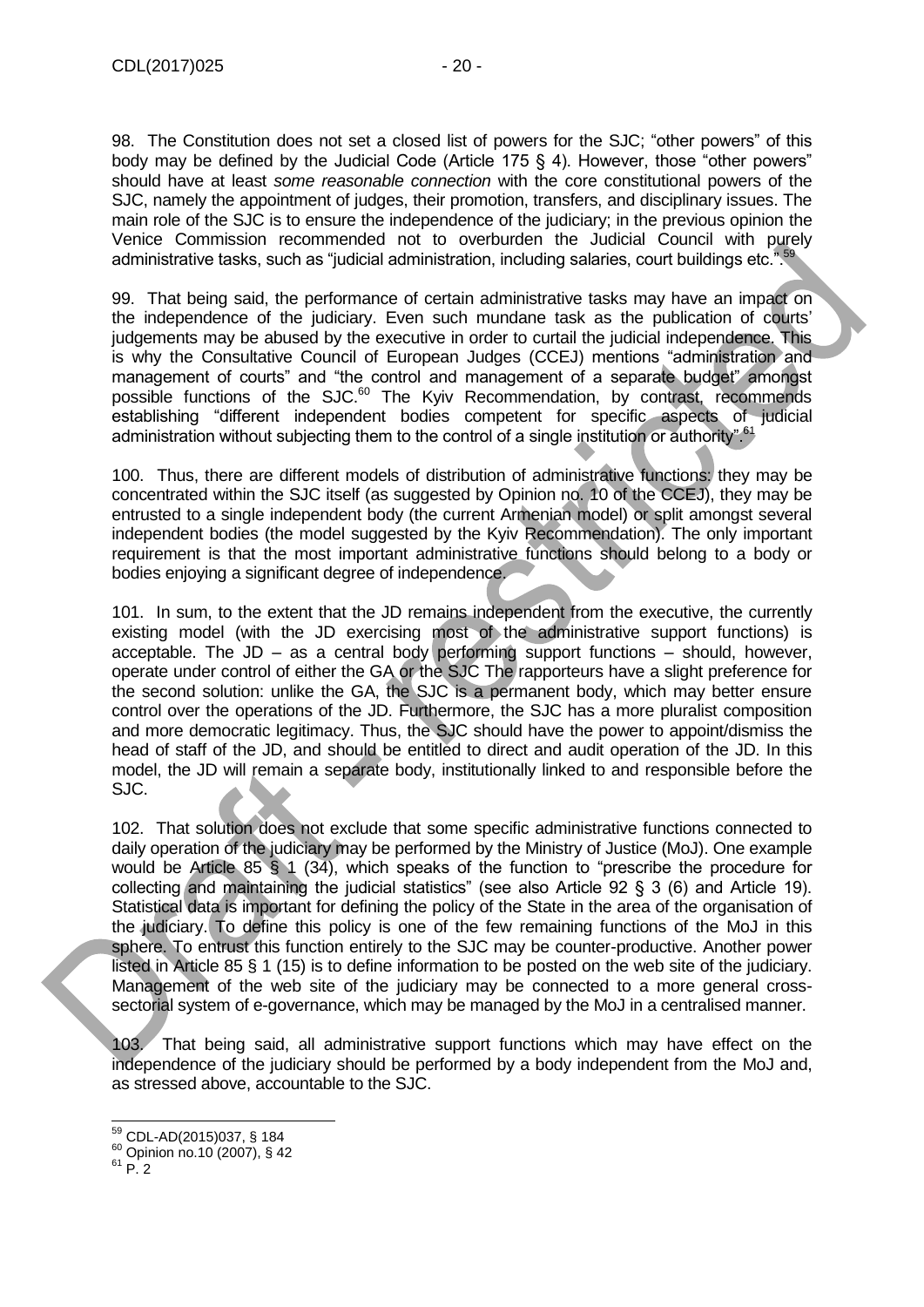#### **11. Chapter 16 (appointment procedures)**

<span id="page-20-0"></span>104. The recruitment for the entry-level judicial positions starts with creating a pool of candidates: candidates do not compete for a particular position in a particular court. According to Article 94, the SJC is responsible for creating reserve lists. These reserve lists are composed on the basis of qualification checks of candidates. Under Article 95, qualification checks consist of a written examination, a psychological test and an interview conducted by the SJC.

a. The Evaluation Commission

105. At this point of the procedure the Evaluation Commission (the EC of the SJC) and the Appellate Commission of the SJC intervene: according to Article 103, they have, respectively, the task of checking and evaluating the written examination papers and resolving issues in respect of appealing against the results of examination. The EC of the SJC is composed of five judges of relevant specialisation and two academic lawyers specialised in the relevant field of law; the Appellate Commission is composed of two judges and one academic lawyer. It is welcome that in the two commissions of the SJC there are lay members, which reduces the risk of corporatist management. However, the number of non-judicial members may still be insufficient. In addition, the Venice Commission notes that the judicial members will be selected on the day of holding the written examination from the list of 10 judges; in a country with a relatively small number of judges this may be problematic as it may disturb the normal functioning of the courts.

106. It is worth mentioning that the MoJ participates in the procedure with the function of guaranteeing the impartiality of these bodies; thus, according to Article 103 § 11, both the Minister and the SJC have the power to dismiss a member of the commissions who gives rise to a reasonable doubt as to her/his impartiality. The question, however, arises whether the Minister should be able to take this decision alone; it is recommended to provide in the Draft Code that the Minister may only question the impartiality of the member, whereas the final decision on the removal of a member is taken by the SJC.

b. Submitting an application; eligibility criteria

107. The process of recruitment starts with the prospective candidates submitting applications with the supporting documents to the EC.

108. Article 96 provides, *inter alia*, that people with double nationality cannot become judges in Armenia. A similar provision is contained in Article 165 § 1 of the Constitution. Thus, the constitutionality of this provision of the Draft Code does not raise doubts. As to the compliance with the international standards, the Venice Commission recalls that a ban for double nationals to be MPs was held by the ECtHR to be contrary to Article 3 of Protocol no. 1 to the ECHR in the case of *Tănase v. Moldova*.<sup>62</sup> Arguably, judges are not in the same position as parliamentarians: there might be better reasons to require them to maintain the link of citizenship only with one State. Furthermore, it is difficult to find a particular provision of the ECHR that would govern this particular aspect of the judicial status (contrary to the situation with the MPs who are a part of the legislature and who are therefore covered by Article 3 of Protocol no. 1 to the Convention).

<sup>62</sup> ECtHR [GC], no. 7/08, §§ 171 et seq., ECHR 2010-....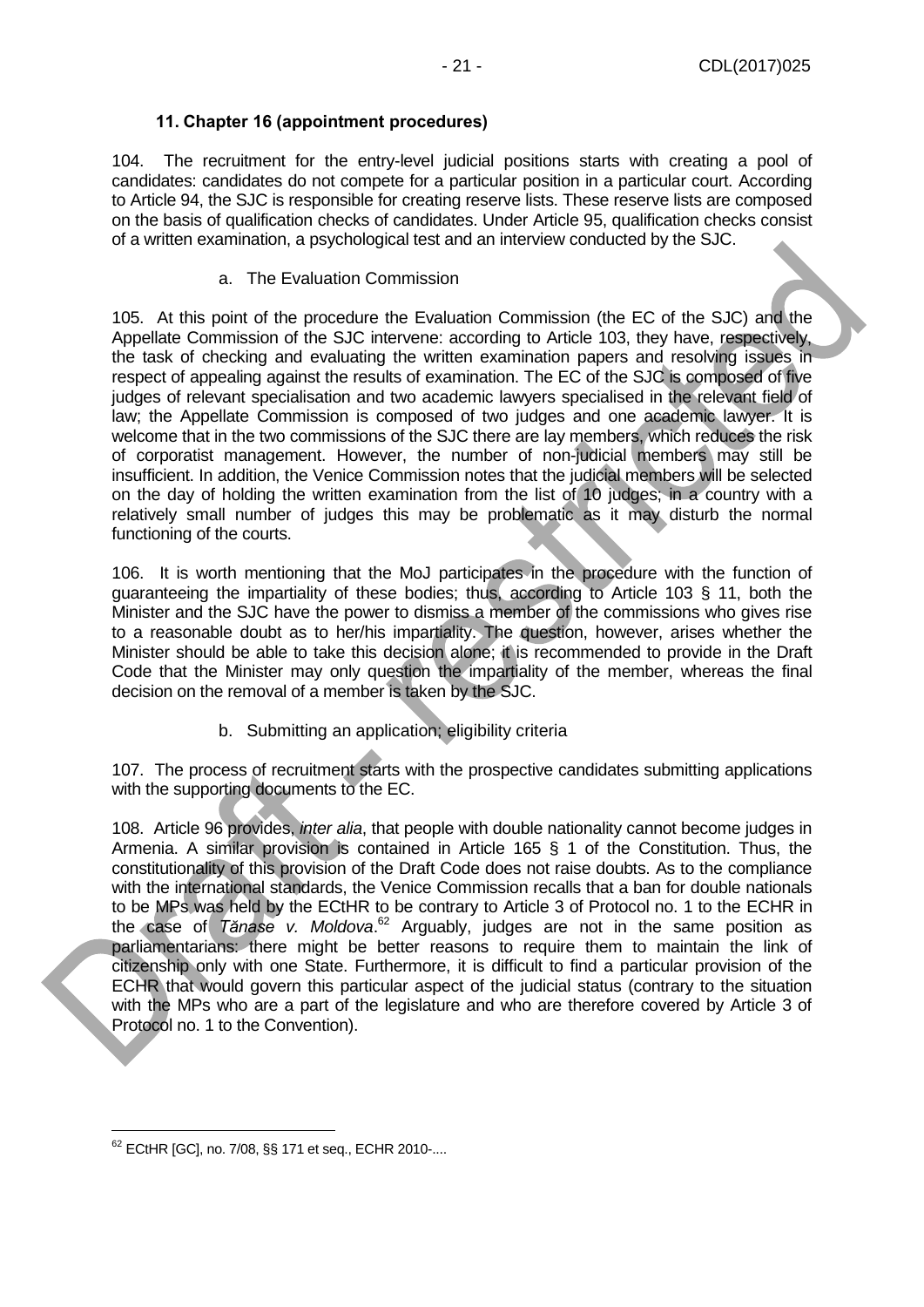109. Article 97 § 4 permits the SJC to require additional documents from candidates: the wording of this rule is too broad. The SJC should be allowed to require additional documents only if there is a connection between the required documents and the decision to be taken. As regards the possibility to submit letters of reference (see § 5), it is unclear how those letters will be assessed in the subsequent proceedings and how many letters a candidate may produce.

110. Article 98 provides that an applicant "may appeal the decision on refusal to accept the application with the Supreme Judicial Council or with the Administrative Court […]". The possibility to apply in the alternative to one or another body that would be simultaneously competent to examine appeals will inevitably lead to conflicts of competences. A better solution would be to provide for an appeal first to the SJC and then, if the first appeal fails, to a court. Another possible solution would be to make those decisions directly appealable to a court. In any event, if the decision of the EC is to be appealed against before a court, it should not be the first instance court but rather a Court of Cassation, given the high status of the EC and the important role it plays in the system of appointments.

c. Qualification checks: written exam, psychological test, interview

111. A written examination is the next stage of the recruitment process. As a result of a written examination all candidates are graded (see Article 103 § 16).

112. Article 101 § 1 provides that the SJC shall ensure live broadcast of the entire process of the written examination and the interview conducted by the SJC. Article 101 § 3 grants to the persons participated in the qualification checks the right to receive a duplicate copy of the audio-video recording of the interview. But in the same time § 4 provides that the process of the interview of the contender may be audio-video recorded only upon his or her consent. If this is not a problem of translation the contradiction must be resolved.

113. Article 104 provides for a psychological test as part of the qualification checks. It is positive that "the results of the psychological test shall be only of advisory nature" (§ 3); however, it would be better not to use psychological tests altogether. In addition, § 2 provides that if the contender fails to take a psychological test he or she cannot participate in the interview: it is not clear why a test which has only "advisory" effect is nevertheless mandatory for the contenders.

114. The next step in the qualification procedure is to define the number of potential "finalists" who will be invited for an interview. This number is defined by the staff of the SJC according to a pretty complex formula.<sup>63</sup> For example, if there is a need to fill in 10 vacant judicial positions, the staff of the SJC may propose to the SJC from 11 to 15 candidates to be interviewed, from the top of the list previously composed on the basis of the grades obtained after the written test. Following the interview the SJC takes a decision as to which candidates are to be put on the reserve list. This decision is taken by voting but it is to be motivated (see Article 107 § 4).

115. In this process the staff of the SJC retains a very important discretionary power: to define the number of "excess candidates" to be invited to the interview. In essence, the staff of the SJC is entitled to establish a "pass/fail" threshold for each written examination, which gives candidates access to the next stage. The Draft Code puts a certain limit to this power (50% of the number of candidates needed for the reserve list), but, within these limits, it is unclear

<sup>-</sup> $63$  "The Staff of the Supreme Judicial Council shall, for the purpose of holding an interview, submit to the Supreme Judicial Council the list of contenders having obtained the highest total scores where the number thereof exceeds, by 50 per cent but not less than by 5 per cent (except where respective number of contenders have not obtained the necessary scores), the number of candidates necessary for filling vacant positions in a division of relevant specialisation of the list of judge candidates, based on the overall results of written examination. […]".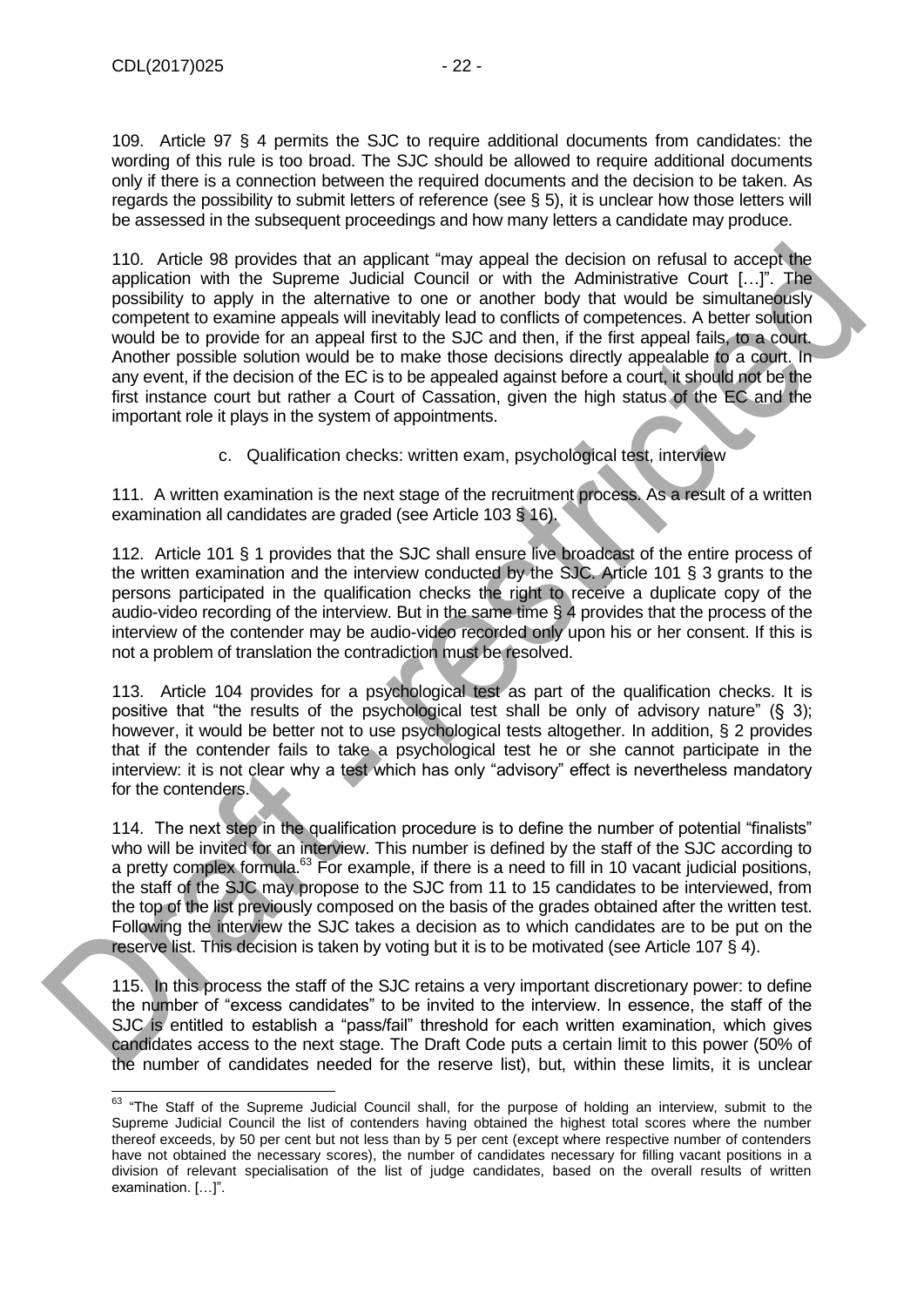according to which criteria the number of "excess candidates" is defined. Probably, the results of the psychological test play some role in this process – but, if so, Article 104 § 3 (which provides that the results of the test play only advisory role) does not make any sense.

116. Depending on the number of "excess candidates" fixed by the staff of the SJC, the SJC will have more or less freedom in rejecting candidates with high results obtained at the written exam. For example, if 15 people are to be interviewed for a 10-persons' reserve list, the SJC will be entitled (theoretically), as a result of the interview, to put 5 weakest candidates on list.

117. The Venice Commission acknowledges that the interview is a very important phase of evaluation of candidates. It is not excluded that a candidate who received a good grade at the written exam may be unsuccessful at the interview, and, as a result, be downgraded and even completely disappear from the list. A certain measure of discretion and subjectivism is unavoidable here. However, under the Draft Code, once the written exam is over, all candidates selected for the interview find themselves essentially in the same position, and the grades they received do not matter anymore. Or, at least, it is unclear how important the grades are: everything is decided at the interview.

118. Under this system the strongest candidate may be replaced after the interview with the weakest one. That would create a strong impression of arbitrariness, and may jeopardize pubic trust in the process of recruitment. This would look particularly unfair if there was a big gap in grades between the best candidate who failed the interview and the worst one, who succeeded and was selected in place of the former. The Venice Commission invites the authorities to revisit the selection procedure and address those issues. First, there should be a reasonable explanation for the number of excess candidates invited for the interview each time, and, second, the authorities should reflect on a principle that would permit to commensurate the results of the written exam with the results obtained at the interview. The Draft Code does not necessarily need to address those issues in detail; the task of developing appropriate rule may be delegated to the SJC.

d. Studies and graduation from the Academy of Justice

119. One of the main defects of this chapter is that it does not describe the role played by the Academy of Justice in the process of recruitment of candidates. As the rapporteurs were explained, being on the list of candidates in essence means admission for a 9-months preparation course at the Academy of Justice. All candidates at this stage enter the Academy as equals; at the end of the course, they are graded again, now based on the results of their graduation exams at the Academy. The original grades, obtained previously, at the written exam at the qualification checks stage, do not matter anymore. Only the final grades, obtained from the Academy, are used to establish the order of priority for judicial appointments. In a simplified form, the principle of appointments is the following: the best student in the Academy will be proposed the first vacant post (see Article 114  $\frac{1}{2}$  5).<sup>64</sup> If the first candidate refuses, the offer is made to the next best candidate, who should take it or lose his/her place in the list, and so on. The Venice Commission considers that the Draft Code should contain a description of this process, and that a difference between grades received at the qualification checks, and grades obtained in the Academy of Justice, should be made clear.

120. Furthermore, it is important to ensure that the institutional design of the Academy of Justice and, in particular, of its examination and appellate commissions ensures the independence of these bodies. The Venice Commission was not asked to assess the law on the Academy of Justice; however, given the role played by this institution in the process of recruitment of new judges, this law should guarantee, as a minimum, that the MoJ does not

 $\overline{a}$ 

 $64$  Some special categories of judges may claim this post before the offer is made to the candidate judges, but this does not change the main principle.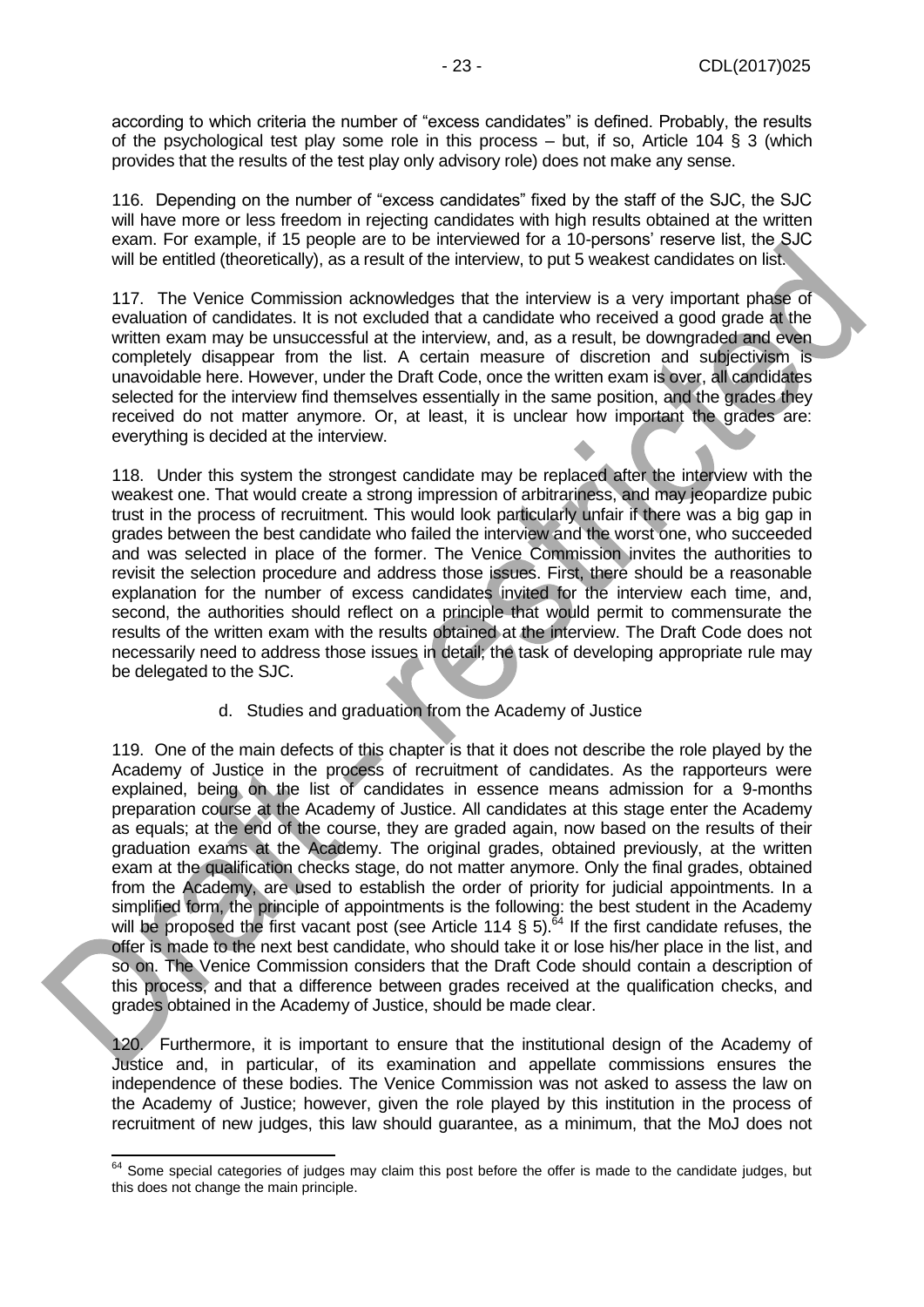play a decisive role in the appointment/removal of the Academy and different bodies of the Academy.

e. Appointment by the President

121. Article 115 §§ 8 and 9 provide that the President shall appoint the candidate proposed by the SJC or veto the appointment. However, the President's veto is only suspensive – under § 10 the SJC may overrule the President. In this case either the President appoints the candidate, or the dispute is submitted to the Constitutional Court, under point 4 of § 1 of Article 168 of the Constitution. That being said, as transpires from § 11 of Article 115, the decision of the Constitutional Court on this matter will not be binding on the SJC, which only have to "discuss" this decision, but not to necessarily follow it. So, the final word in the appointment belongs to the SJC.

122. This model of appointment raises two issues. Some of the interlocutors of the rapporteurs in Yerevan questioned the constitutionality of this arrangement where the President's refusal to appoint a candidate may be overridden by the SJC. The power to assess constitutionality of this arrangement belongs to the Constitutional Court of Armenia. However, for the Venice Commission the model proposed by the Draft Code is largely compatible with the Commission's own recommendations expressed in some earlier opinions, namely that the President's appointment power should be essentially ceremonial. As the Venice Commission held, "as long as the President is bound by a proposal made by an independent judicial council [...], the appointment by the President does not appear to be problematic<sup>", 65</sup> The President should not exercise his power to reject a candidate proposed by the SJC merely if there are doubts about the candidate's qualifications and qualities. The President may retain this power only in extreme cases of egregious violations of the procedure of selection, or in cases of clear formal incompatibility of the candidate with a judicial position (for example, where a person proposed has a criminal conviction).

123. The second issue relates to the role given to the Constitutional Court in the process. The proposed solution is hardly compatible with the constitutional provision in Article 170 § 2, which implies that the Constitutional Court's decisions are binding. Although the Constitution only proclaims that the decisions of the Constitutional Court are "final and enter into legal force immediately" it is understood that "finality" in this context means binding effect. If a dispute between the SJC and the President on a particular candidate is submitted for the resolution to the Constitutional Court, with reference to Article 168 § 4, then its decisions should be binding.

#### **12. Chapter 17 (promotion procedures)**

<span id="page-23-0"></span>124. The promotion procedure consists of three phases: inclusion in the list for promotion, selection of a candidate for promotion to a particular higher post, and appointment/election of the candidate by the appointing body. The ultimate decision (third phase) of election or appointment of the judge is taken by the President of the Republic, in accordance with Article 166 § 6 of the Constitution, as regards judges of the court of appeal, and by the National Assembly together with the President, as regards judges of the Court of Cassation.<sup>66</sup>

125. There is a certain link between the process of "performance evaluation", conducted by the EC of the GA, and the promotion process conducted by the SJC. As follows from Article 68 §§ 1 and 2, the goal of the performance evaluation by the EC of the GA is "to contribute to the

<sup>-</sup> $65$  CDL-AD(2007)028, Report on Judicial Appointments, § 15; see also CDL-AD(2015)026, Opinion on the Amendments to the Constitution of Ukraine regarding the Judiciary as proposed by the Working Group of the Constitutional Commission in July 2015, § 27.

<sup>&</sup>lt;sup>66</sup> The Venice Commission understands that the President should normally follow the recommendation of the SJC, and that he may use his power to disagree only in extreme cases – for example, where there is a serious flaw in the process of promotion or a clear case of incompatibility.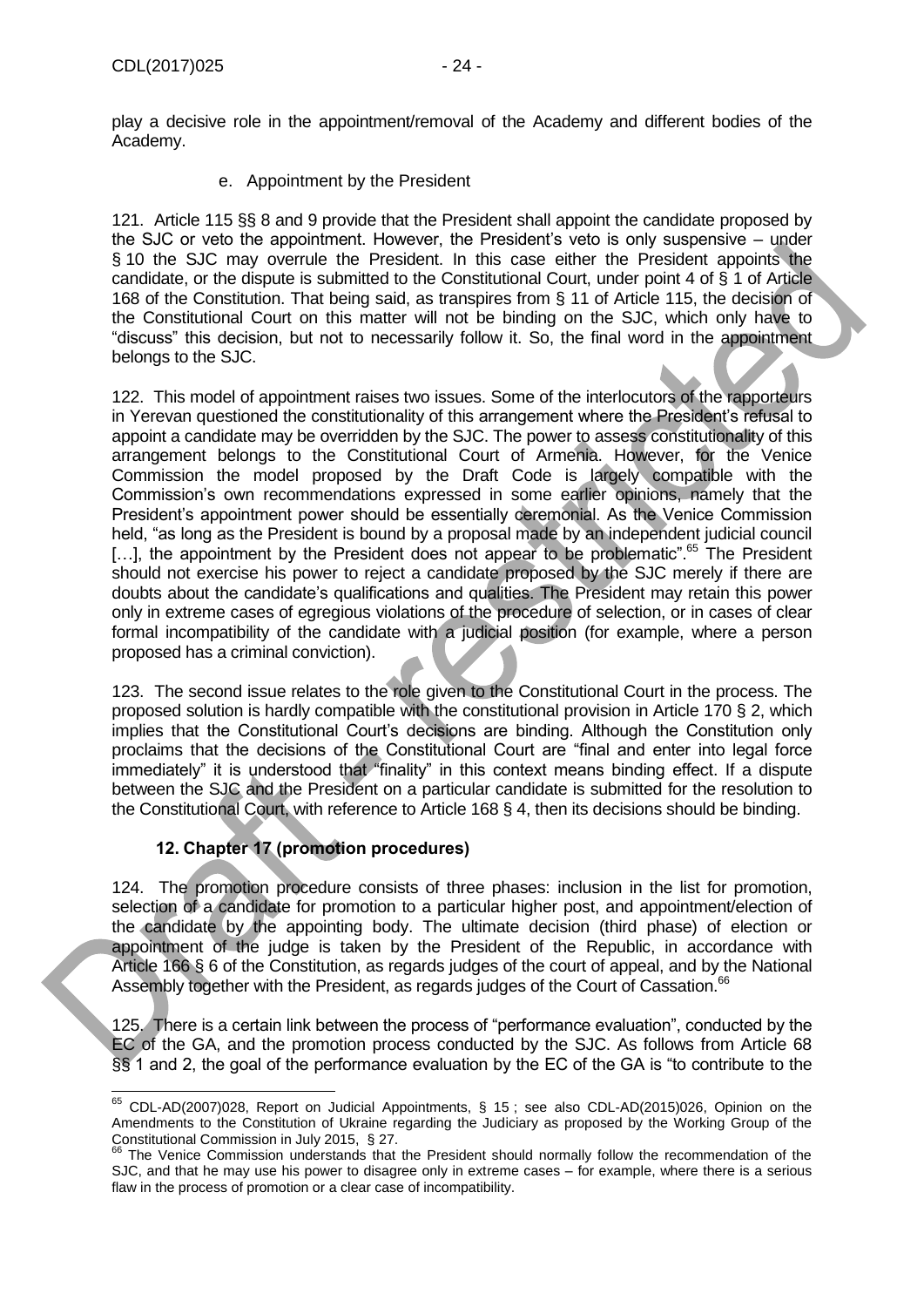selection of the best candidates when compiling the lists of judge candidates for promotion". However, under the Draft Code, the role of the EC of the GA in this process is quite limited. This body plays an independent role only where it characterises the judge's performance as "poor", which precludes in absolute terms any promotion (see Article 71). However, if, as a result of the evaluation, the judge receives a better grade (excellent, good, or fair), the SJC may, in essence, re-assess the profile of the candidate and disagree with the EC of the GA. Article 122 of the Draft Code provides that when considering the issues related to drawing up a list of judge candidates for promotion, members of the SJC should *take into account* the results of the performance evaluation. However, members of the SJC are not obliged to explain their vote by reference to the results of the performance evaluation, and the SJC, as a whole, is not required to motivate its decision. Article 123 § 7 provides that the lists of candidates for promotion are composed through "voting by secret ballot", by voting "for" or "against" each candidate.

126. In practice very few judges who know that they are weak candidates would submit themselves to a performance evaluation (which is reserved for those who want to be promoted). Most likely, the performance of the overwhelming majority of the judges will be rated as "fair", "good", or "excellent". But those grades do not bind the SJC. In means, in essence, that the judicial self-governance body (the EC of the GA) plays only a consultative role in the process. Even more so, results of the performance evaluation, conducted by the EC, are listed amongst eight other criteria. It reduces even more the effect this evaluation has on the potential promotion.

127. This impression is further strengthened by the fact that nearly the same criteria are used for performance evaluation and for the promotion. Thus, if Article 122 is compared with Article 69, it appears that the same qualities of a judge may be taken into account twice – first by the EC of the GA in the process of preparation of a performance evaluation report, and, second, by the SDL in the process of composing the list of candidates for promotion, which should take into account the results of the evaluation. For example, Article 69 mentions "professional abilities" of a judge as a qualitative criterion for evaluation; Article 122 speaks, in addition to evaluation results as such  $(\S 1 (9))$ , about other factors such as "professional knowledge" (§ 1 (1)) and "working skills" (§ 1 (2)). In general, the scope of assessment of the judge's professional and personal qualities, exercised by the EC of the GA and by the SJC seems very similar.

128. The second phase of the promotion procedure is the nomination for appointment to a vacant post. Here the members of the SJC again have to take into account "features prescribed by Article 122", which include the results of the performance evaluation.<sup>67</sup> However, since the nomination by appointment takes place by voting, the performance evaluation, again, plays no formal role in this process.

129. The legislator has to decide which model it prefers, and how much weight is to be attached to the performance evaluation conducted by the EC of the GA. In the current model the EC plays only a consultative role, while the real decision-making power belongs to the SJC. This model is not entirely coherent with the overall design of the Draft Code. On the one hand, the Draft Code establishes a special body entitled to conduct performance evaluations, and provides for a complicated procedure thereof. On the other hand, opinions of this body have no particular weight in the ensuing process of promotions (except when the judge's performance is graded as "poor"). It is thus necessary to provide in Articles 122 and 129 that, in establishing the lists of judge candidates for promotion or when nominating candidate(s) for appointment, the results of the performance evaluation by the EC will be decisive or, at least, will be more weighty than other possible factors.

 $\overline{a}$ 

 $67$  The reference to the SJC as a whole contradicts the approach of Article 122, where this obligation is established for the members of the SJC.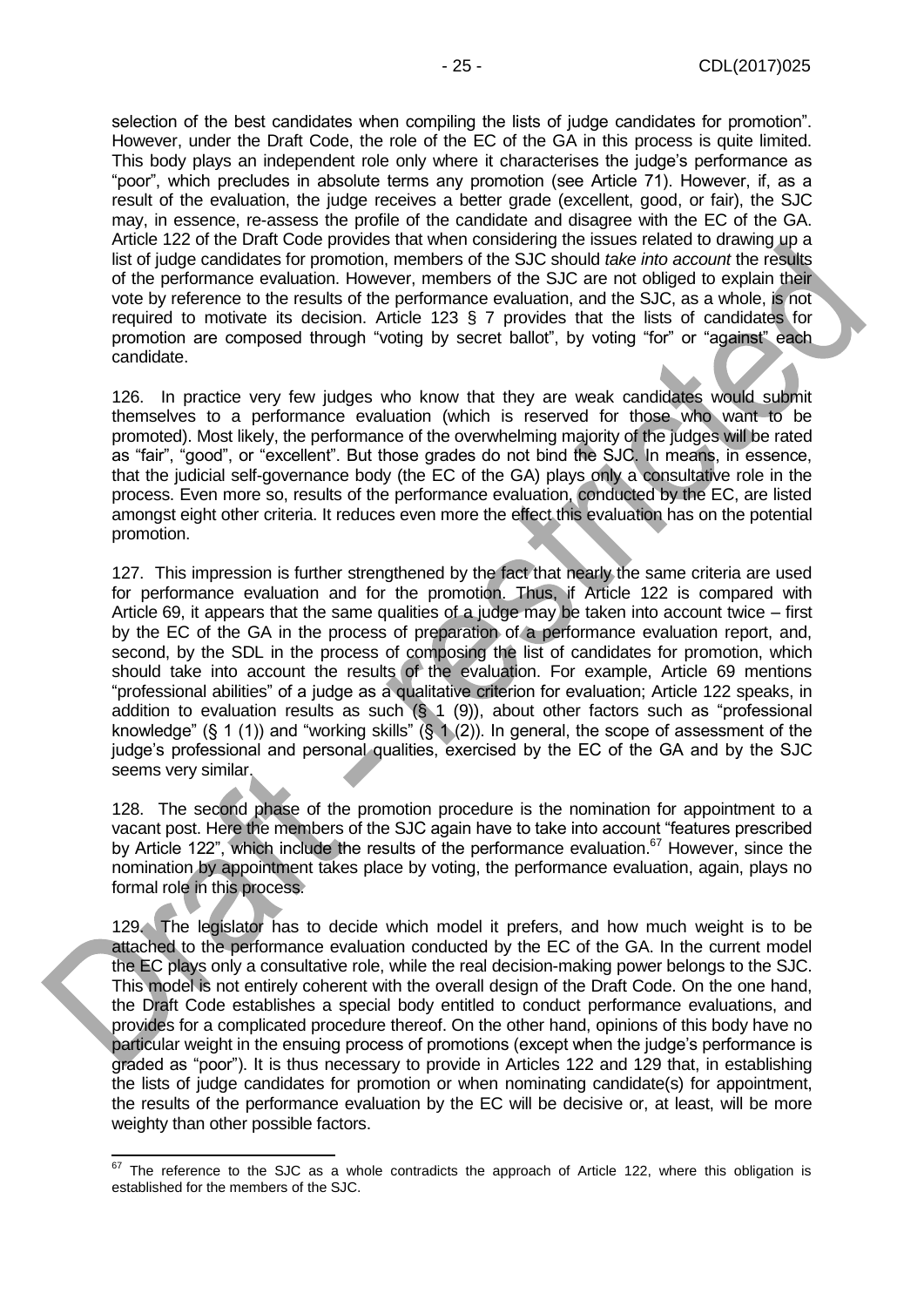## <span id="page-25-0"></span>**13. Chapter 18 (disciplinary procedures)**

#### a. Substantive rules

130. Article 139 § 1 defines three grounds for imposing a disciplinary penalty: violations of laws, violation of the rules of conduct and failure to participate in mandatory trainings. The first two offences are to be committed intentionally or with "gross negligence". Under Article 155 § 1 (5) of the Draft Code, termination of the powers of the judge (which is in essence the most serious disciplinary penalty) may follow "gross disciplinary violation". It is understood that "gross negligence" in Article 139 refers to *mens rea*, whereas "gross violation" in Article 155 § 1 (5) refers to the seriousness of the breach, to *actus reus*. Thus, the status of a judge may be terminated if two conditions are met concurrently; the judge acted with "gross negligence" (or intentionally), and his mistake or omission had particularly grave consequences ("gross violation").

131. It would be useful to give more precise definition to "gross negligence" in article 139 § 3. Furthermore, it would be preferable not to pursue disciplinary proceedings at all if the violation (even committed with gross negligence) itself is insignificant, to introduce a sort of a *de minimis* requirement (in addition to the proportionality principle set in Article 138 § 2). That would lighten the workload of the MoJ, the EDC, and the SJC and direct those bodies towards a more lenient approach.

b. Preliminary inquiry by the EDC and the MoJ

132. Under the Draft Code a disciplinary procedure may have up to two stages: (1) institution of the procedure by the MoJ or the EDC (accompanied by a preliminary inquiry), and (2) examination of the disciplinary case by the SJC.

133. Article 141 empowers the EDC and the MoJ to open a disciplinary case. The case may be opened following a communication from official bodies, on the basis of mass media publications or as a result of an independent discovery of a violation (Article 142).<sup>68</sup> It appears that reports by the chairpersons about irregular behaviour of judges have no special status, which is positive.

134. The power to impose a disciplinary sanction on a judge belongs to the SJC (Article 85 § 1 (7) and Article 138 § 1). However, the MoJ and the EDC retain a very important "negative" power, namely the power to close the proceedings if they find that there is no case to answer (see Article 143 § 4). Therefore, these bodies play the role of a "filter" before any case may reach the SJC. The question is whether this role should be given to a representative of the executive (the Minister) or to a body representing the judicial community (the EDC), or to both of them.

135. The Venice Commission recalls that the EDC is composed solely of judges; there is, therefore, a risk that that this body will adopt a corporatist stance. In order to reduce this risk several solutions are possible. One solution would be to balance the composition of the EDC by adding there a number of non-judicial members, representing other legal professions. Another option would be to require a particularly high majority for a decision not to proceed with a case.<sup>69</sup> Finally, there exists the option chosen by the Draft Code – to entitle the MoJ to bring

<sup>-</sup> $68$  Article 33 empowers the chairpersons of the courts to submit to the EDC reports on the violation of ethical rules by the judges; however, in theory the EDC may institute proceedings even without such a report. That means that the chairpersons of the court play only a very modest role in the process of institution of disciplinary proceedings, which is positive.

<sup>&</sup>lt;sup>69</sup> See CDL-AD(2014)032, Joint Opinion of the Venice Commission and the Directorate of Human Rights (DHR) of the Directorate of Human Rights and the Rule of Law (DGI) of the Council of Europe, on the draft Law on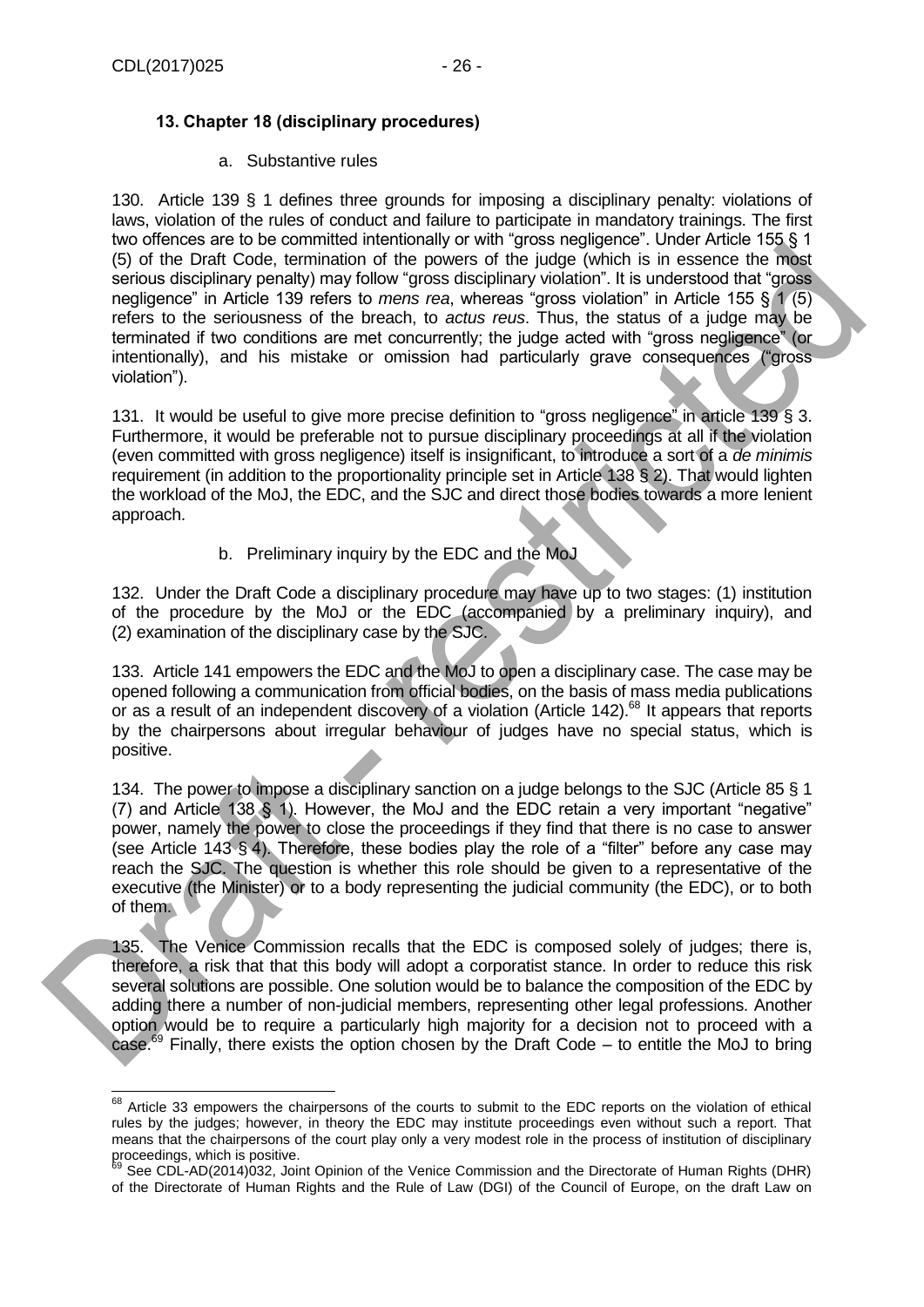proceedings before the SJC, independently from the EDC. The Minister serves thus as a counterbalance vis-à-vis the EDC.

136. This model – where disciplinary proceedings against a judge may be initiated by the Minister of Justice – is not unknown in other countries (for example, in Italy). In relation to Bulgaria, the Venice Commission has previously observed that "notwithstanding the Minister's power to make proposals [on disciplinary liability of judges], the actual decision to […] dismiss is made by the Supreme Judicial Council, on which the judicial branch has a majority representation. This decision follows a hearing before a disciplinary panel composed of five members drawn by lot. Furthermore, decisions of the Supreme Judicial Council […] are subject to review by the Supreme Administrative Court in relation to procedural, though not substantive reasons. [...] [The Minister of Justice] does not chair the disciplinary panel."<sup>70</sup> Under the Draft Code the decisions on the disciplinary liability are taken by the SJC which is composed in equal parts by judges and lay members, by a qualified majority of votes (Article 150 § 3). The Minister of Justice does not play any role in the decision-making; she or he only presents the case before the SJC as a party (Article 147 § 1). In such conditions, the involvement of the Minister of Justice at the stage of initiation of the disciplinary proceedings is not objectionable. It is also understood that a member of the EDC who presents the case before the SJC cannot be, at the same time, the member of the SJC (see Article 74, § 3 of the Draft Code).

137. That being said, this solution – to entitle two bodies to bring cases before the SJC – may lead to "forum-shopping". Article 143 §§ 6 and 7 contains a mechanism which reduces this risk: thus, the EDC and the MoJ should inform each other about cases being examined, and the proceedings before one body should be suspended if another is already examining the same case. If the first body decides not to proceed with the case, the second body may still bring this case to the SJC. This approach is reasonable: where there is a disagreement about a case, it should be resolved by the SJC. However, from the text of the Draft Code it appears that this mechanism works only when the same case is examined by the two bodies simultaneously; by contrast, under Article 143 § 7 it would not work if the case is brought first before one body, and then, after the proceedings are terminated, before another. In this case the decision taken in the first round of proceedings would take precedence. So, some "forum-shopping" is still possible. If this was not the intention of the drafters, the Draft Code should specify what happens in a situation of two consecutive complaints, and whether one body may overrule another, and under which conditions.

138. The Venice Commission notes that even at the stage of the preliminary inquiry the Draft Code provides for some sort of a hearing where evidence is examined and arguments are presented (see Article 143 § 3 (3) and (4)). Another hearing takes place when (and if) the case goes before the SJC (see Article 147, in particular § 4 thereof). While this model gives additional guarantees to the judge concerned, it may be too cumbersome. It would suffice to ensure procedural rights of the defence (the judge) in the proceedings before the SJC; as to the preliminary inquiry, this stage may be more informal, quick, and based essentially on written materials.

139. Article 138 § 2 stipulates that disciplinary proceedings should be guided by the principle of transparency. When dealing with disciplinary cases, the SJC sessions are open to the public if the SJC does not decide to the contrary. This is acceptable, but the SJC should always state reasons for such a decision. In addition, the judge concerned should have a right to demand a session behind closed doors. That should be explicitly provided for in Article 86  $\S 5$ .<sup>71</sup>

making changes to the Law on disciplinary Liability and disciplinary Proceedings of Judges of General Courts of Georgia, § 24

 $^{70}$  CDL-INF(1999)005, Opinion on the reform of the judiciary in Bulgaria, § 34

<sup>&</sup>lt;sup>71</sup> See CDL-AD(2014)028, Opinion on the Draft Amendments to the Law on the High Judicial Council of Serbia, §§ 35 and 37.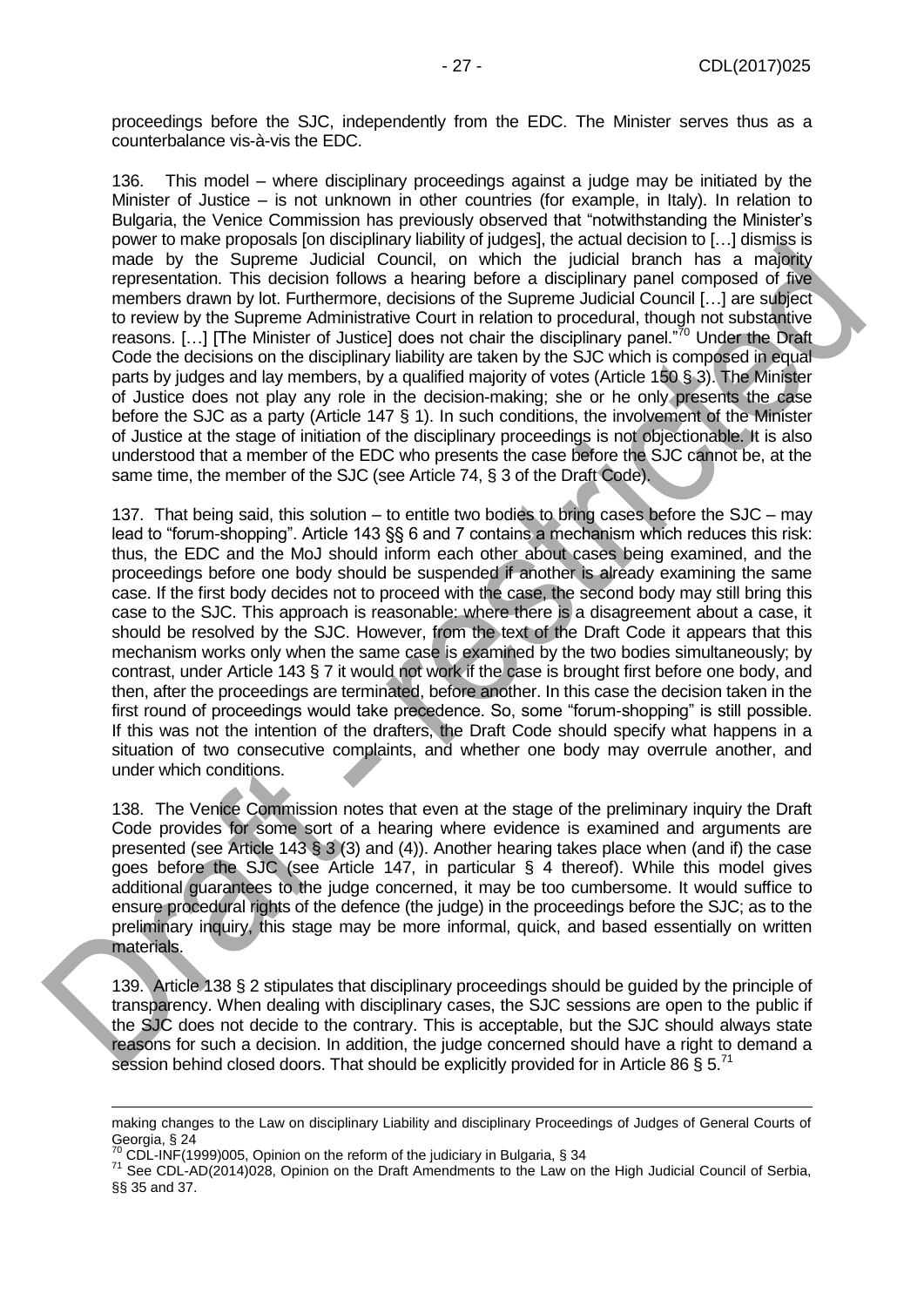c. Examination of the case by the SCJ

140. Article 88 requires a quorum of 2/3 of the members of the SJC to hold a session. Article 91 § 4 prescribes that the SJC, when acting as a court, takes decisions by at least 2/3 of all members of SJC. This is a very high threshold; it means that judicial members of the SJC will need support of at least two non-judicial members to pass a decision, and *vice versa.*

141. The question arises what if there is no required majority to take a decision on bringing the judge to a disciplinary liability. It may be inferred that in this case the judge is considered to be "acquitted"; the Draft Code should clarify this.

142. Articles 147 and 149 describe the procedure before the SJC, which, in principle, provides the judges concerned with sufficient procedural guarantees equal to those of the "fair trial" guarantees under Article 6 § 1 of the ECHR. A direct reference in Article 149 § 3 to this Convention provision is welcome.

d. Right of appeal against the decisions of the SJC

143. The Draft Code does not provide for a right of appeal against the decisions of the SJC in disciplinary matters.

144. Under the Draft Code, the only legal avenue available to the judge concerned is to lodge a constitutional complaint before the Constitutional Court: thus, under Article 152 § 8 of the Draft Code, the Constitutional Court is entitled to examine the "constitutionality of the regulatory legal act applied against [the judge] by the decision of the Supreme Judicial Council on imposing disciplinary action".

145. However, such a complaint to a Constitutional Court cannot be seen as an appellate review. First of all, this complaint has a very narrow scope: in many such cases, no "constitutionality" issue would arise, and yet the disciplinary sanction may be imposed unjustly. Second, constitutional basis for such a complaint is unclear. The Armenian Constitution does not list, amongst other competencies of the Constitutional Court, the power to examine appeals against the decisions of the SJC. Indeed, Article 169 of the Constitution provides that everyone has the right to appeal to the Constitutional Court "in a concrete case when there is a final act of court […]". However, for this provision to be applicable a decision of the SJC in a disciplinary case should be qualified as a "final act of court", which is questionable – even if the disciplinary decisions of the SJC are to be seen as "acts of court", it is dubious whether they are "final" (on this see more below) and whether the SJC is in itself a "court" (since it is not listed as such in Article 4 of the Draft Code). In addition, as the Venice Commission held previously, "examination of appeals against the decisions [of the judicial council] in disciplinary cases is not a part of the core functions of a constitutional court."<sup>72</sup> Therefore, in any event the Constitutional Court is not well adapted to hear such cases. In sum, a constitutional complaint by the aggrieved judge cannot qualify as a proper appeal against the disciplinary sanction.

146. This absence of an appeal system it a source of concern. The Venice Commission recalls § 69 of Recommendation CM/Rec(2010)12 where the Council of Ministers indicates that disciplinary proceedings "should be conducted by an independent authority or a court with all the guarantees of a fair trial and provide the judge with *the right to challenge* the decision and sanction" (italics added). The OSCE Kyiv Recommendations on Judicial Independence in Eastern Europe, South Caucasus and Central Asia mention that there should be a "right to

<sup>-</sup> $72$  CDL-AD(2014)026, Opinion on the seven amendments to the Constitution of "the former Yugoslav Republic of Macedonia" concerning, in particular, the judicial Council, the competence of the Constitutional Court and special financial zones, § 93.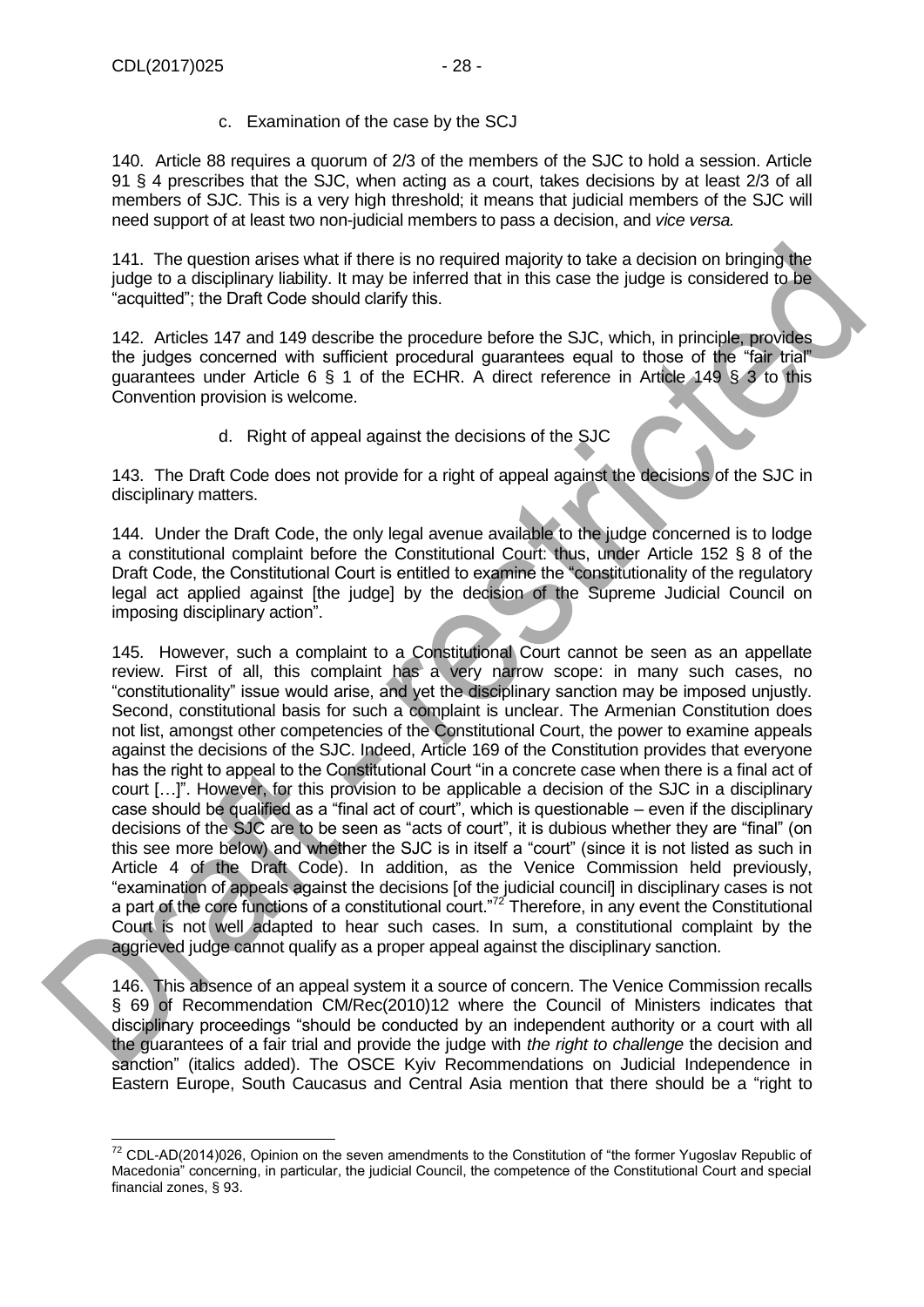appeal to a competent court" against a decision by a disciplinary body.<sup>73</sup> The Venice Commission previously recommended that "an appeal against disciplinary measures to an independent court should be available."<sup>74</sup> The Venice Commission repeated this recommendation in an opinion on the Armenian Constitution.<sup>75</sup>

147. At the meetings in Yerevan some of the interlocutors insisted that these recommendations are not applicable in the current constitutional framework. Thus, under Article 175 § 2 of the Constitution "when discussing the question of imposing disciplinary liability upon a judge […] the Supreme Judicial Council shall act as a court". It is not uncommon for a non-judicial constitutional body to perform, occasionally, judicial functions (like it happens in France, for example, where Parliament may seat as a High Court for the purposes of impeachment).<sup>76</sup> In their words, the institutional design of the SJC, the status of its members and the procedure before it permit to characterise the SJC as a judicial body. If seen from this perspective, proceedings before the SJC provide sufficient guarantees to the judges subjected to disciplinary liability and a separate appeal to a court is not therefore necessary. The SJC is a special tribunal identified by the Constitution as a final instance in disciplinary matters; this model exists in some other legal orders (for example, in Greece).<sup>77</sup> Giving the Court of Cassation the powers of an appeal instance would erode the authority of the SJC.

148. The Venice Commission takes note of these arguments; however, it reiterates its earlier recommendations that an appeal is necessary and observes that the current constitutional framework in Armenia does not exclude the possibility of an appeal to a court. For example, under Article 98 § 4 of the Draft Code the refusal of the SJC to accept application from a prospective candidate to a judicial position may be appealed before the Administrative Court. So, in some situations the Draft Code provides for an appeal to a court of law against the decision of the SJC – but not in disciplinary matters.

149. Another question is which body should hear appeals against disciplinary sanctions imposed on judges. The most evident solution would be to entrust the Court of Cassation with this task, but the Constitution does not provide expressly for this possibility; as transpires from Article 171 § 2, the role of the Court of Cassation is to "review judicial acts". Given that a decision of the SJC may qualify, under the Constitution, as a "judicial act", the Court of Cassation might be, in principle, competent to examine appeals, but in this case this competency should be directly provided for in the Draft Code, and the procedure of appellate review should be described there at least briefly.

150. Admittedly, other solutions may be considered – such as the creation of a special appellate panel for disciplinary matters within the SJC or within the Court of Cassation. It is important, however, that the appeal instance qualifies as a "court", i.e. provides for sufficient procedural guarantees and is institutionally independent. In addition, in developing this model the authorities should ensure that the functions of initiating disciplinary proceedings, imposing a disciplinary sanction and deciding on appeals are clearly separated; for example, a person who triggered a disciplinary case should not participate in the subsequent decision-making.

 $\overline{\phantom{a}}$  $^{73}$  P. 26

<sup>74</sup> CDL-AD(2007)028, Report on Judicial Appointments by the Venice Commission, §25; see also CDL-AD(2014)008, Opinion on the draft Law on the High Judicial and Prosecutorial Council of Bosnia and Herzegovina, §110

<sup>&</sup>lt;sup>75</sup> CDL-AD(2015)037, First Opinion on the Draft Amendments to the Constitution (Chapters 1 to 7 and 10) of the Republic of Armenia, § 153

<sup>76</sup> Article 68 of the French Constitution

<sup>77</sup> Article 91 § 4 of the Constitution of Greece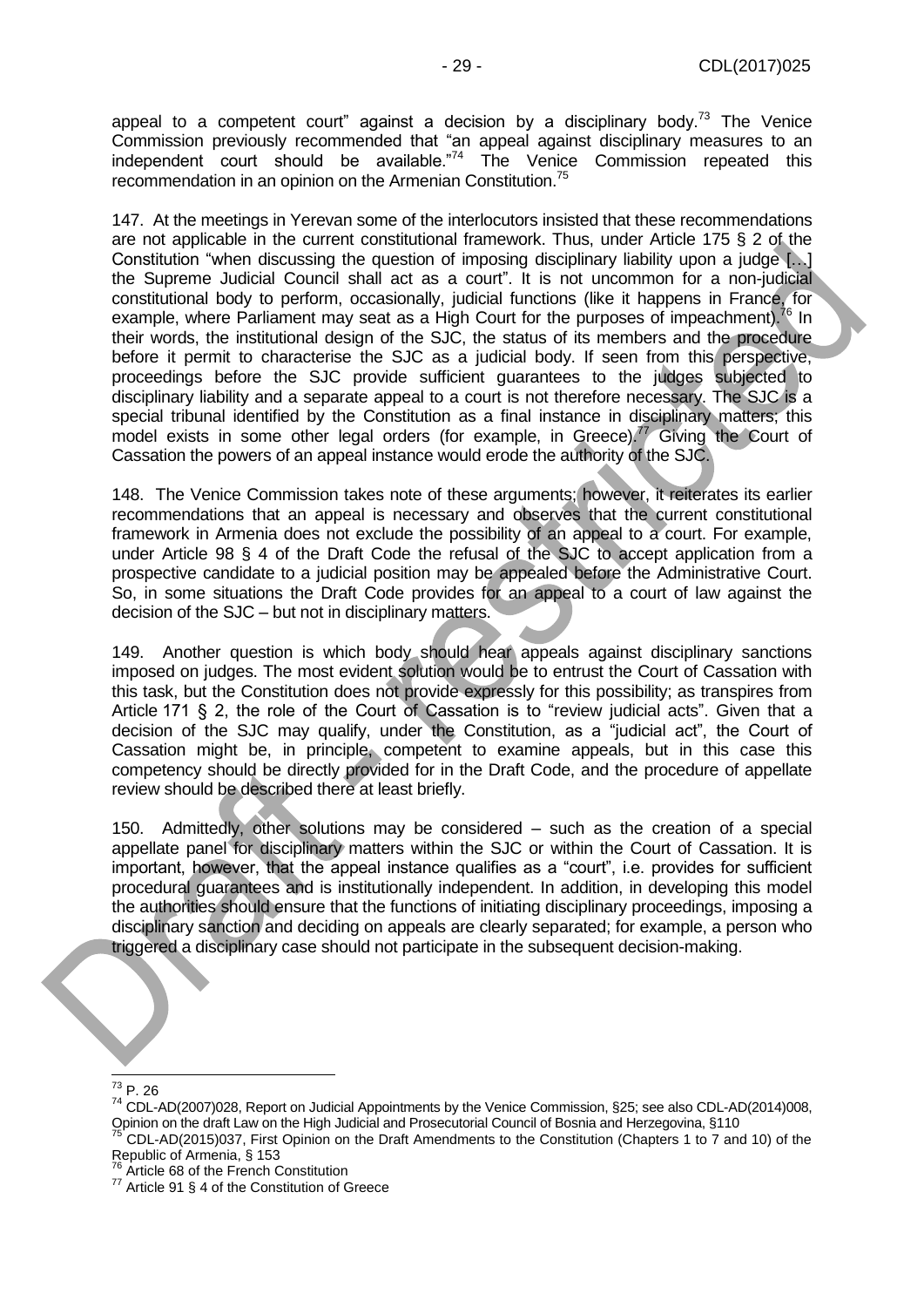-

151. Finally, the Venice Commission recalls that "Judicial Councils should have a certain discretion, which must be respected by the appellate body".<sup>78</sup> In exercising its appellate review the appellate body should act with deference to the SJC (or any other body or panel within the SJC imposing the disciplinary sanction), especially as regards the establishment of the factual circumstances and interpretation of the relevant rules of conduct.<sup>79</sup>

#### e. Reopening of disciplinary proceedings

152. Article 153 provides for a possibility to reopen a disciplinary case if "newly emerged or new circumstances" are discovered. It should be possible to reopen cases with reference to facts that had already existed at the moment of the original proceedings but were not known and were discovered only later ("newly emerged" circumstances). However, it is more problematic when the case is re-opened with reference to the "new" circumstances, which came into existence *ex post facto*. From § 1 it transpires that the reopening may concern only decisions "on imposing disciplinary action against a judge". This could mean that the reopening cannot aggravate the situation of the judge. However, if the reopening leads to a new or more serious sanction, this may be seen as a retroactive imposition of a disciplinary penalty.

153. Next, the possibility to re-open the case within twenty years after the decision of the SJC (see Article 153 § 4) is objectionable. A disciplinary sanction is, most often, a short-lived form of liability; for example, under Article 140 of the Draft Code the SJC has one year (from the date of the alleged offence) to start disciplinary proceedings. Against this background it is difficult to understand why the reopening may take place twenty years after the facts.

### **14. Chapter 19 (termination of powers of a judge)**

<span id="page-29-0"></span>154. Under Article 164 § 9 of the Constitution, "the powers of a judge shall be terminated by a decision of the Supreme Judicial Council, in cases of violating the incompatibility requirements, engaging in political activities, the health condition rendering the discharge of his powers impossible, or *committing a grave disciplinary offence*" (italics added). Article 139 of the Draft Code reproduces those grounds almost word by word. Thus, a serious disciplinary offence is regarded as one of the grounds for termination of the powers of a judge.

155. Under Article 60 of the Draft Code, one of the rules of conduct for a judge is not to have political engagements. A serious breach of this requirement is a disciplinary offence and may lead to a dismissal. At the same time, Article 155 § 1 (2) entitles the SJC to terminate the status of a judge "if s/he is engaged in political activities". In sum, political engagement of a judge may lead to his/her dismissal either as a disciplinary sanction (under Article 155 § 1 (5)) or as a separate *sui generis* sanction (under Article 155 § 1 (2)).

156. The co-existence of two identical grounds for dismissal is a source of potential problems. Thus, a disciplinary sanction under Article 155  $\S$  1 (5) is imposed within disciplinary proceedings, whereas the termination of powers under Article 155 § 1 (2) does not need to be imposed within disciplinary proceedings and hence does not provide the judge with the necessary procedural guarantees. Second, disciplinary sanctions are governed by the principle of proportionality (see Article 138 § 2), whereas termination of the status under Article 155 § 1 (2) is formulated as a categorical sanction (which is imposed irrespectively of the seriousness of the breach). In the opinion of the Venice Commission, those two parallel regimes should be merged into one, governed by the rules of disciplinary proceedings and by the principle of proportionality.

 $^{78}$  CDL-AD(2015)037, First Opinion on the Draft Amendments to the Constitution (Chapters 1 to 7 and 10) of the Republic of Armenia, § 92

 $79$  See, for a similar discussion, CDL-AD(2016)009, Final Opinion on the revised draft constitutional amendments on the Judiciary (15 January 2016) of Albania, § 66.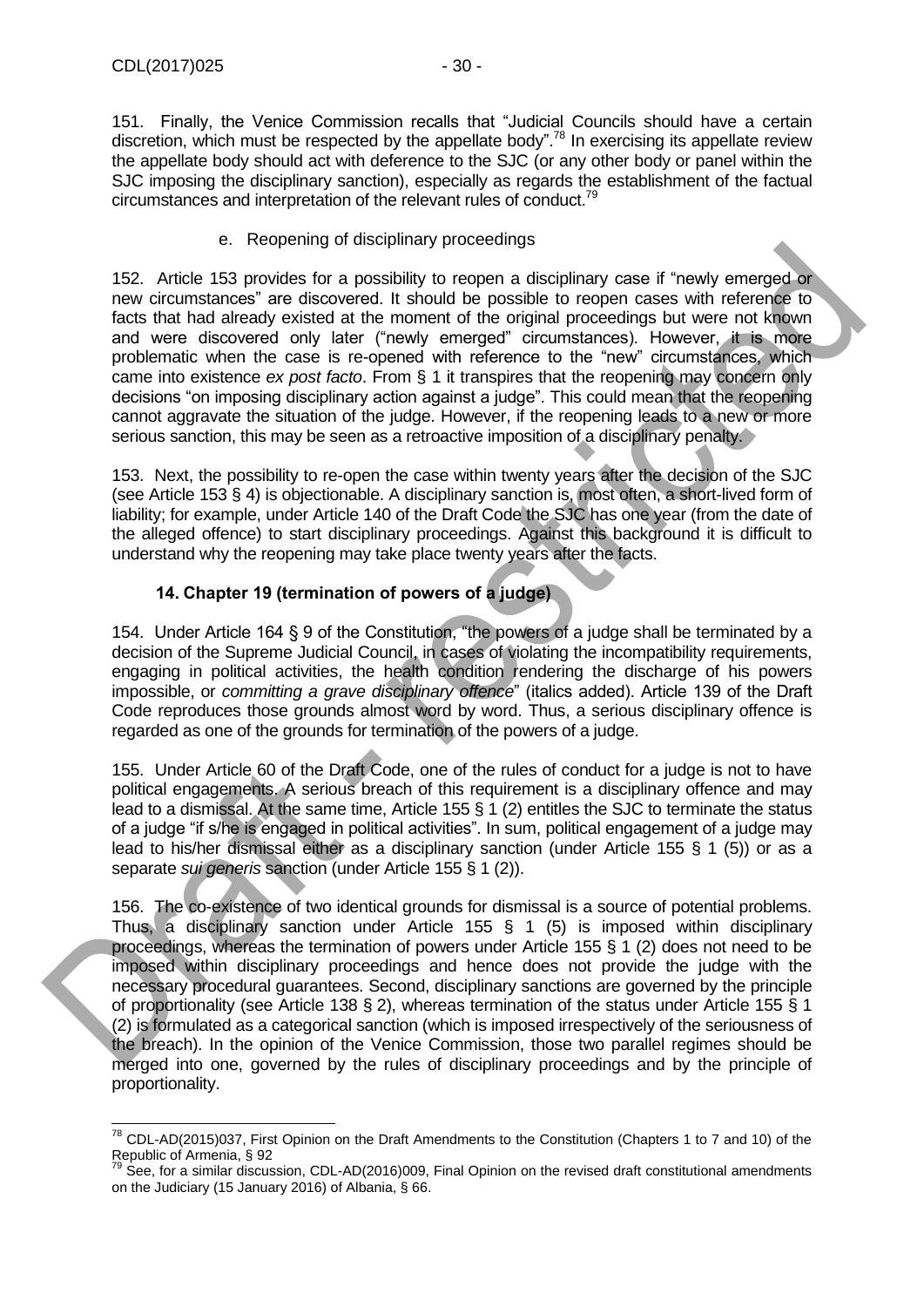157. Article 155 § 6 describes what constitutes a "gross disciplinary violation". This threshold may be reached (1) if the judge commits a certain number of less serious violations,  $80$  or (2) if the judge commits an "act which dishonours the judiciary" or an act which "is incompatible with the position of a judge". Again, the Venice Commission observes here a certain parallelism: under Article 60 § 1 an act "undermining the high reputation of the judiciary" is characterised as ground for disciplinary liability, but not necessarily as a "gross disciplinary violation". The interrelation between Article 60 § 1 and Article 155 § 6 should be clarified: it seems that the same type of violation may lead to a less severe disciplinary sanction (such as a warning, for example), or be qualified as a "gross violation" independently from the record of the previous violations and thus lead directly to the termination of the status of a judge. In principle, such model is acceptable, but the disciplinary bodies should be aware that not every "act which dishonours the judiciary" or and act which "is incompatible with the position of a judge" necessarily amounts to a gross violation; the principle of proportionality should always apply (Article 138 § 2 of the Draft Code). This should be explicitly indicated in the Draft Code.

158. Finally, insofar as several repeated less serious disciplinary violations are regarded as a "gross violation", it is necessary to indicate the time-period within which such violation may have this effect by accumulation. Otherwise the judges who committed some small errors in the beginning of their career would be constantly under the threat of dismissal, and their independence would be jeopardized.

#### **15. Final chapters**

-

<span id="page-30-0"></span>159. Article 162, according to its title, is supposed to "ensure the proper operation of courts" after the abolition of the Judicial Department. However, this provision is too vague and indefinite. It gives the chairpersons of the courts unlimited discretion in managing the staff. The legal status of the staff of a court and the rules of procedure thereof shall be prescribed by the Draft Code, other laws, "the charter of the staff and other acts". However the status and the specific functions of the staff of the courts are not described anywhere in the Draft Code; as to "other acts", this formula is too vague and may give the chairpersons too much of a discretion. If material and human resources of a court are managed exclusively by the staff appointed by the chairperson, and on the basis of rules developed by the chairperson, it may turn the latter into a very influential figure and risks endangering the internal judicial independence.

#### <span id="page-30-1"></span>**IV. Level of details in the constitutional law**

160. Pursuant to Article 103 § 2 of the Constitution, the Judicial Code is a constitutional law adopted by 3/5 of the total number of MPs. This is a rigid legal instrument, which is not supposed to be changed too often. However, many provisions of the Draft Code are too detailed for a constitutional law.<sup>81</sup> There are numerous examples of excessively detailed regulations.<sup>82</sup>

<sup>&</sup>lt;sup>80</sup> The number varies depending on the severity of the disciplinary sanction previously imposed, and depending on whether the violation has been committed intentionally or by negligence.

<sup>&</sup>lt;sup>81</sup> In this respect the Draft Code is similar to the Draft Constitutional Law on the Constitutional Court, which has been criticised by the Venice Commission for being overly detailed (see CDL-AD(2017)011, Armenia – Opinion on the draft Constitutional Law on the Constitutional Court § 99).

 $82$  For instance, Article 19, regulating the maintenance of judicial statistics, Article 54, regulating on the form of the official identification card of a judge, Article 89, regulating the process of taking minutes of sessions of the Supreme Judicial Council, Article 123, regulating the process of drawing up and approval of the list of judge candidates for promotion, Article 152, regulating content of the decisions of the Supreme Judicial Council on disciplinary sanctions, etc.